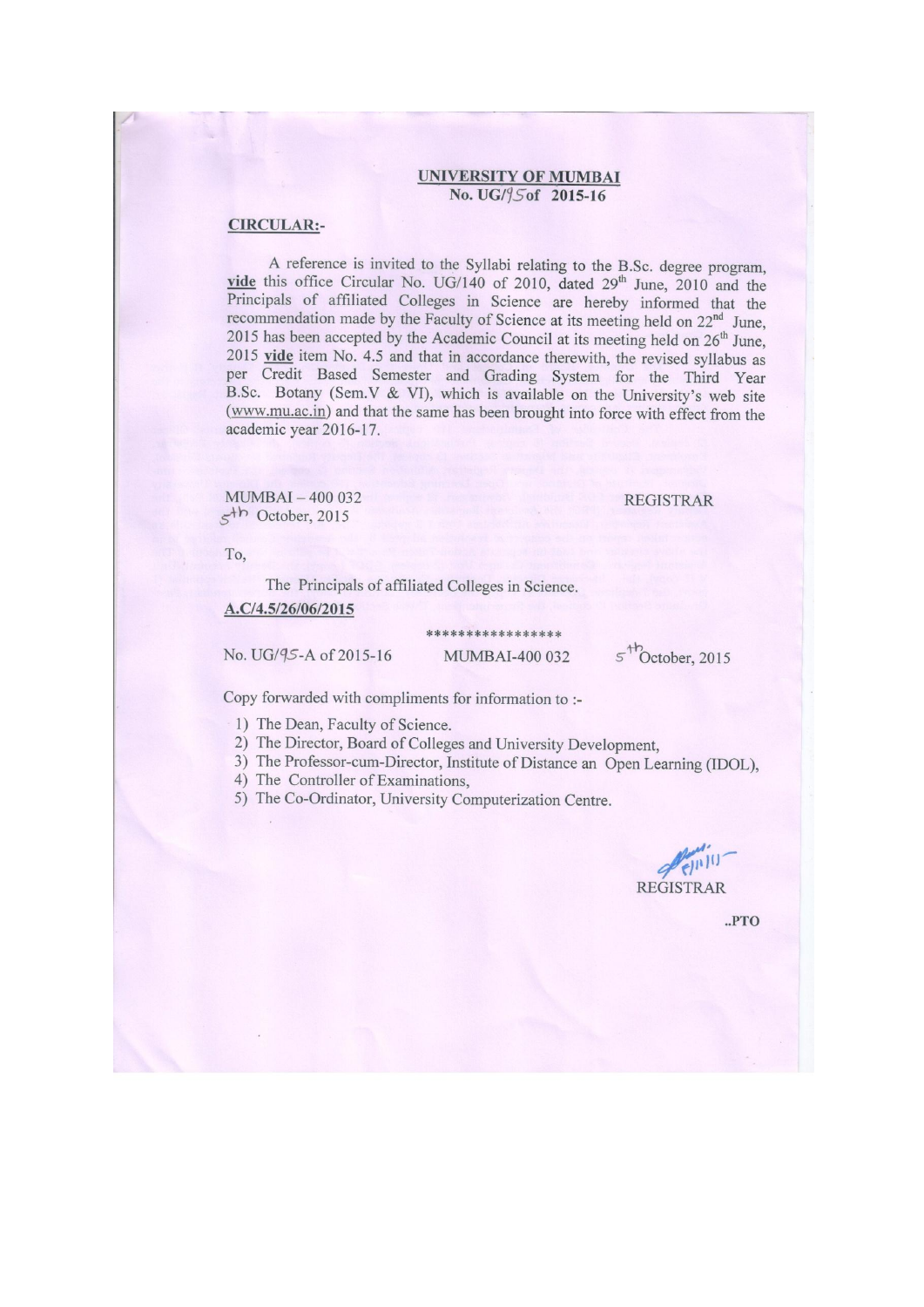**AC 26/06/2015 Item No. 4.5**

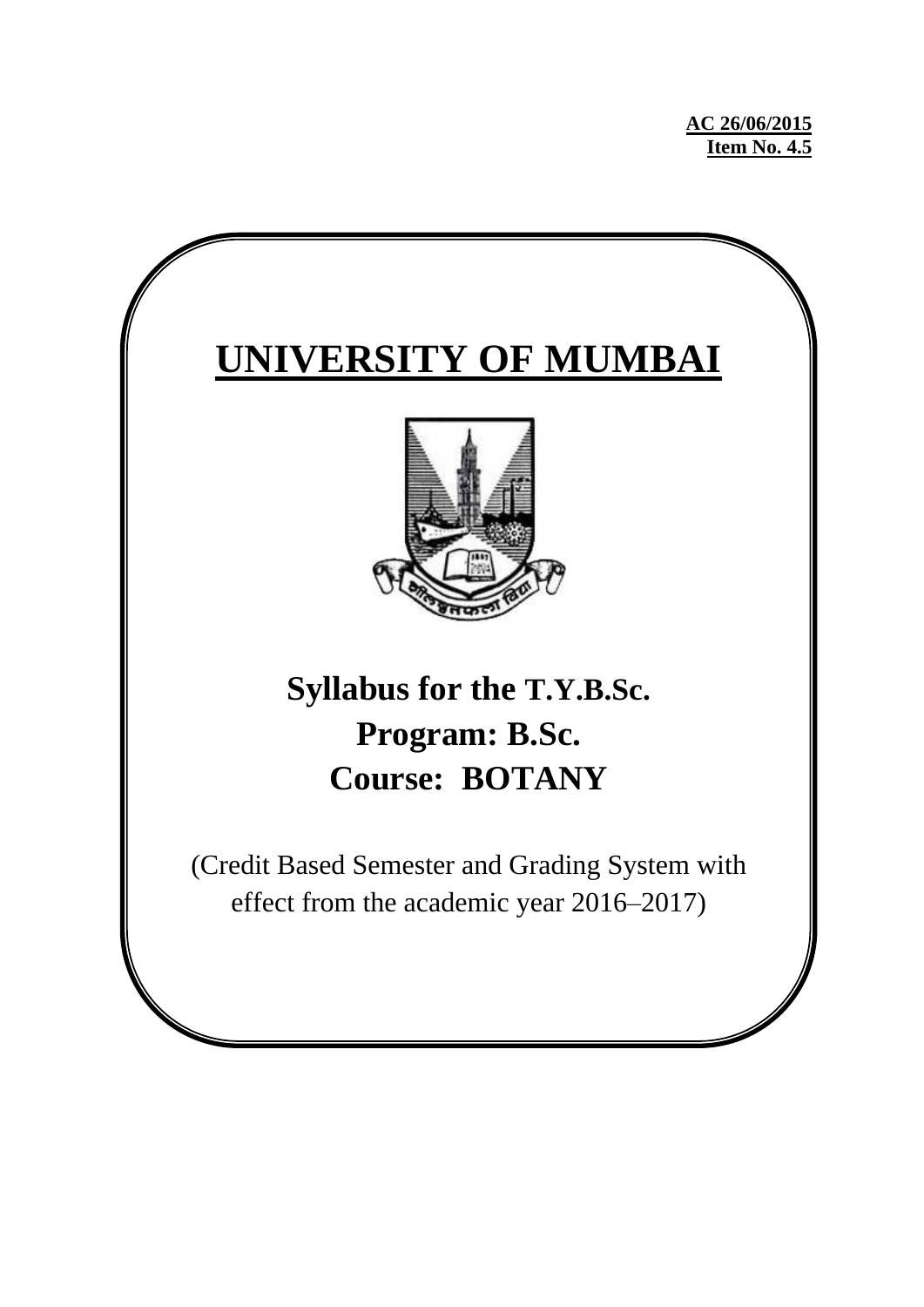# **T.Y.B.Sc. Botany Syllabus Restructured for Credit Based and Grading System To be implemented from the Academic year 2016-2017 SEMESTER V**

| <b>Course Code</b> | <b>UNIT</b>   | <b>TOPICS</b>                                                      | <b>Credit</b><br>S | L / Week     |
|--------------------|---------------|--------------------------------------------------------------------|--------------------|--------------|
|                    |               | PLANT DIVERSITY III                                                |                    |              |
|                    | $\mathbf I$   | <b>Algae</b>                                                       |                    | $\mathbf{1}$ |
| <b>USBO501</b>     | $\mathbf{I}$  | Fungi                                                              | 2.5                | 1            |
|                    | Ш             | <b>Plant Pathology</b>                                             |                    | 1            |
|                    | IV            | <b>Microbiology</b>                                                |                    | 1            |
|                    |               | <b>PLANT DIVERSITY IV</b>                                          |                    |              |
|                    | $\bf{I}$      | Paleo botany                                                       |                    | $\mathbf{1}$ |
| <b>USBO502</b>     | $\mathbf{I}$  | <b>Angiosperms I</b>                                               | 2.5                | 1            |
|                    | Ш             | <b>Anatomy I</b>                                                   |                    | 1            |
|                    | IV            | Palynology                                                         |                    | $\mathbf{1}$ |
|                    |               | <b>FORM AND FUNCTION III</b>                                       |                    |              |
|                    | I             | <b>Cytology and Molecular</b><br><b>Biology</b>                    |                    | 1            |
| <b>USBO503</b>     | $\mathbf{I}$  | <b>Physiology I</b>                                                | 2.5                | 1            |
|                    | Ш             | <b>Environmental Botany</b>                                        |                    | 1            |
|                    | IV            | <b>Biostatistics</b>                                               |                    | 1            |
|                    |               | <b>CURRENT TRENDS IN PLANT</b><br><b>SCIENCESII</b>                |                    |              |
| <b>USBO504</b>     |               | <b>Food as medicine and Nutrition</b><br>and the Mushroom Industry |                    |              |
|                    | $\mathbf{I}$  | <b>Plant Tissue Culture</b>                                        | 2.5                | $\mathbf{1}$ |
|                    | III           | <b>Instrumentation</b>                                             |                    | 1            |
|                    | $\mathbf{IV}$ | <b>Pharmacognosy &amp; Medicinal</b><br><b>Botany</b>              |                    | 1            |
| <b>USBOP5</b>      |               | Practical based on all the four courses in<br>theory               | 6                  | 16           |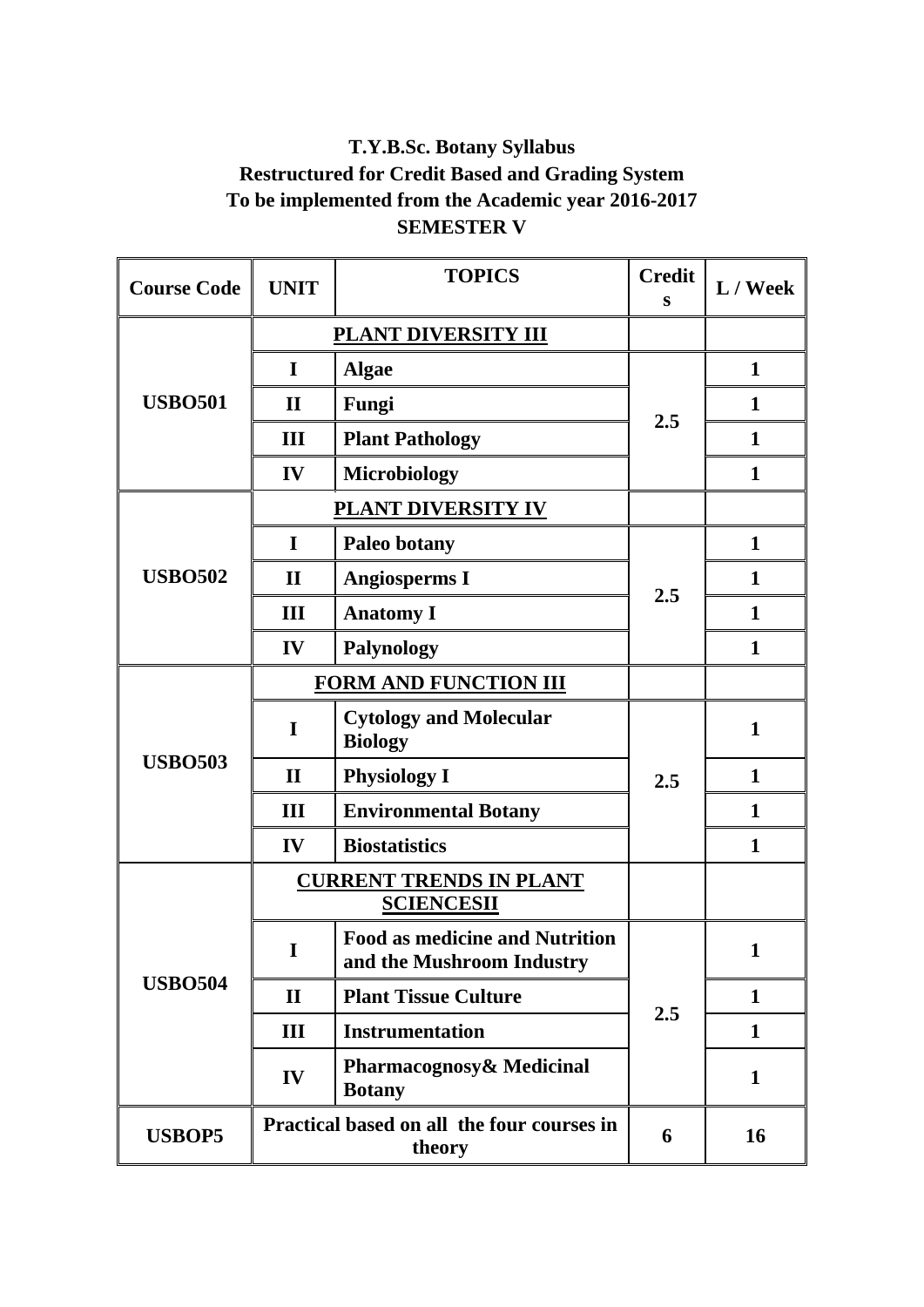## **SEMESTER VI**

| <b>Course Code</b> | <b>UNIT</b>   | <b>TOPICS</b>                                             | <b>Credits</b> | L / Week     |
|--------------------|---------------|-----------------------------------------------------------|----------------|--------------|
|                    |               | PLANT DIVERSITY III                                       |                |              |
|                    | I             | <b>Bryophyta</b>                                          |                | 1            |
| <b>USBO601</b>     | $\mathbf{I}$  | Pteridophyta                                              |                | 1            |
|                    | III           | <b>Biotechnology I</b>                                    | 2.5            | 1            |
|                    | IV            | <b>Biotechnology II</b>                                   |                | $\mathbf{1}$ |
|                    |               | PLANT DIVERSITY IV                                        |                |              |
|                    | I             | <b>Gymnosperms</b>                                        |                | $\mathbf{1}$ |
| <b>USBO602</b>     | $\mathbf{I}$  | <b>Angiosperms II</b>                                     | 2.5            | 1            |
|                    | III           | <b>Anatomy II</b>                                         |                | 1            |
|                    | IV            | <b>Embryology</b>                                         |                | 1            |
|                    |               | <b>FORM AND FUNCTION III</b>                              |                |              |
|                    | $\mathbf I$   | <b>Genetics</b>                                           |                | $\mathbf{1}$ |
| <b>USBO603</b>     | $\mathbf{I}$  | <b>Physiology II</b>                                      | 2.5            | $\mathbf{1}$ |
|                    | III           | <b>Bioinformatics</b>                                     |                | $\mathbf{1}$ |
|                    | $\mathbf{IV}$ | <b>Horticulture and Cosmetology</b>                       |                | $\mathbf{1}$ |
|                    |               | <b>CURRENT TRENDS IN PLANT</b><br><b>SCIENCES II</b>      |                |              |
| <b>USBO604</b>     | I             | <b>Ethnobotany and Aesthetic</b><br><b>Botany</b>         |                | 1            |
|                    | $\mathbf{I}$  | <b>Plant Geography and</b><br><b>Environmental Botany</b> | $2.5\,$        | 1            |
|                    | III           | <b>Economic Botany</b>                                    |                | $\mathbf{1}$ |
|                    | $\mathbf{IV}$ | <b>Post Harvest Technology</b>                            |                | $\mathbf{1}$ |
| <b>USBOP6</b>      |               | Practical based on all the four courses<br>in theory      | 6              | 16           |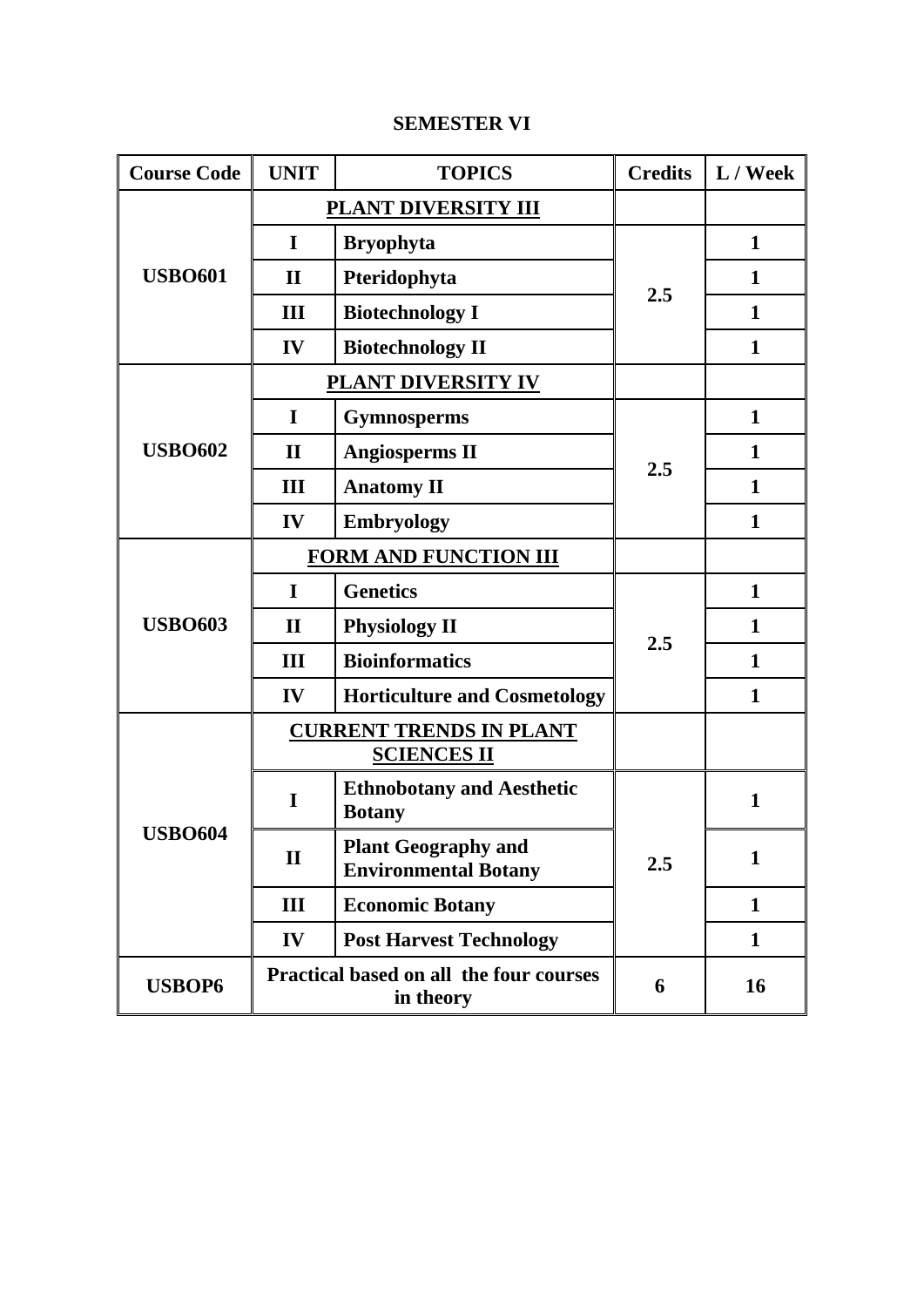# **SEMESTER V THEORY**

| <b>Course Code</b>                                                                                                                                              | Title                                                                                                                                                                                                                                                                                                                                                                                                                                                                                                                                                                                                                                                                                                                                                                                               | Credits                      |
|-----------------------------------------------------------------------------------------------------------------------------------------------------------------|-----------------------------------------------------------------------------------------------------------------------------------------------------------------------------------------------------------------------------------------------------------------------------------------------------------------------------------------------------------------------------------------------------------------------------------------------------------------------------------------------------------------------------------------------------------------------------------------------------------------------------------------------------------------------------------------------------------------------------------------------------------------------------------------------------|------------------------------|
| <b>USBO501</b>                                                                                                                                                  | <b>PLANT DIVERSITTY III</b>                                                                                                                                                                                                                                                                                                                                                                                                                                                                                                                                                                                                                                                                                                                                                                         | 2.5 Credits<br>(60 lectures) |
| Unit I : Algae<br>1. Division Rhodophyta<br>Polysiphonia<br>Batrachospermum<br>2. Division Chrysophyta<br>Importance.<br>Vaucheria<br>Importance.<br>Pinnularia | Classification and General Characters: Distribution, Cell structure,<br>pigments, reserve food, range of thallus, reproduction: asexual and<br>sexual, Alternation of Generations, Economic Importance.<br>Structure, life cycle and systematic position of<br>Classification and General Characters of Xanthophyta: Distribution, Cell<br>structure, pigments, reserve food, range of thallus, Reproduction:<br>asexual and sexual, Alternation of Generations, Economic<br>Structure, life cycle and systematic position of<br>Classification and General Characters of Bacillariophyta: Distribution, Cell<br>structure, pigments, reserve food, range of thallus, Reproduction:<br>asexual and sexual, Alternation of Generations, Economic<br>Structure, life cycle and systematic position of | 15 Lectures                  |
| <b>Unit II : Fungi</b><br>$\bullet$<br>$\bullet$                                                                                                                | Basidiomycetes: Classification and General characters<br>Life cycle of <i>Agaricus</i><br>Life cycle of <i>Puccinia</i><br>Deuteromycetae: Classification and General Characters<br>Life cycle of Alternaria                                                                                                                                                                                                                                                                                                                                                                                                                                                                                                                                                                                        | <b>15 Lectures</b>           |
| <b>Unit III : Plant Pathology</b><br>following.                                                                                                                 | Study of plant diseases: Causative organism, symptoms,<br>predisposing factors, disease cycle and control measures of the<br>Loose smut of Jowar: Spacelothecasorghi<br>Tikka disease of ground nut: Cercospora<br>Damping off disease: Pythium                                                                                                                                                                                                                                                                                                                                                                                                                                                                                                                                                     | <b>15 Lectures</b>           |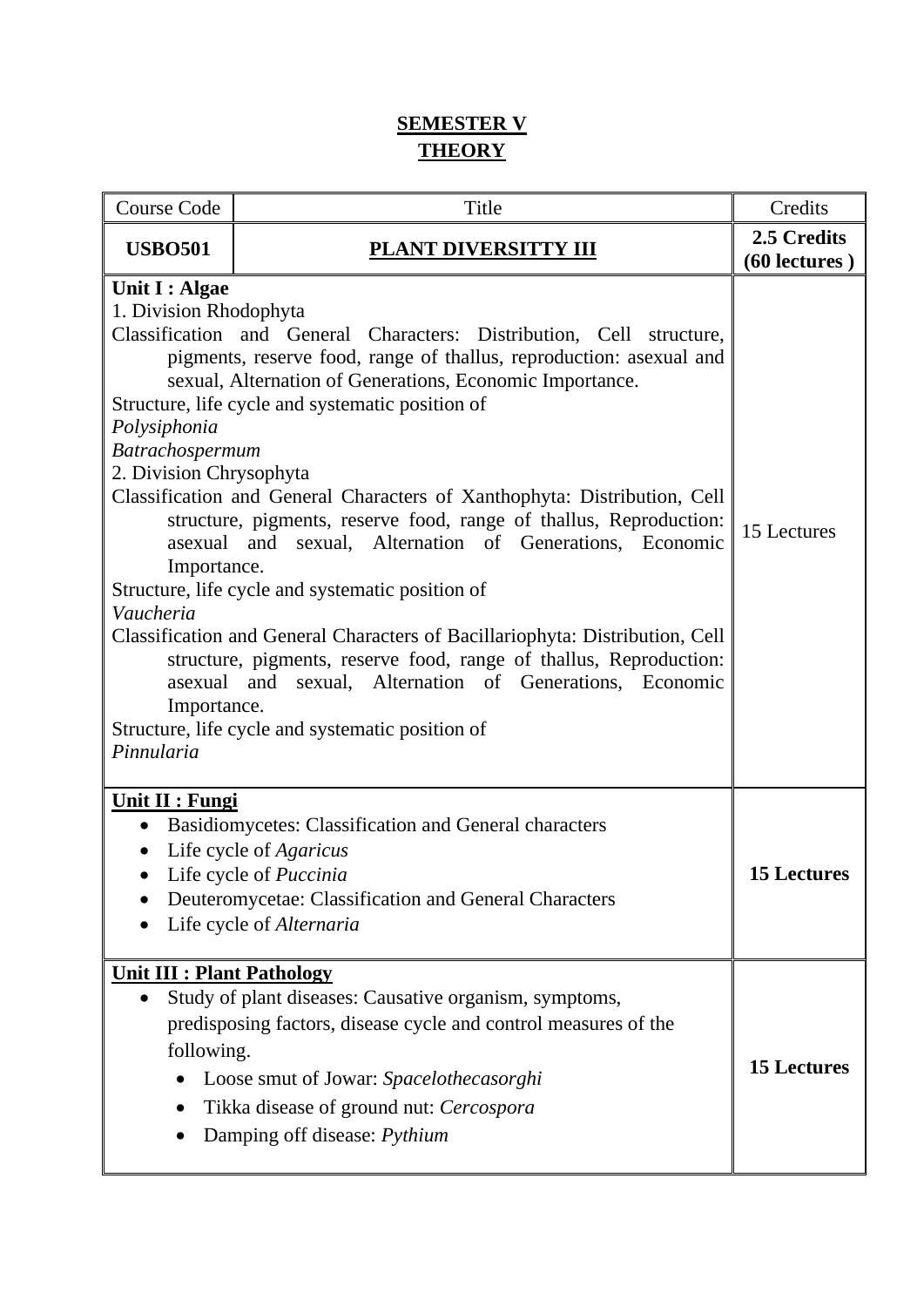| <b>Unit IV: Microbiology</b>                                   |                    |
|----------------------------------------------------------------|--------------------|
| • Types of Microbes                                            |                    |
| • Culturing: Sterilization, media, staining, colony characters | <b>15 Lectures</b> |
| Pure culture                                                   |                    |
| Role of microbes in fermentation: Alcohol and Antibiotics      |                    |
|                                                                |                    |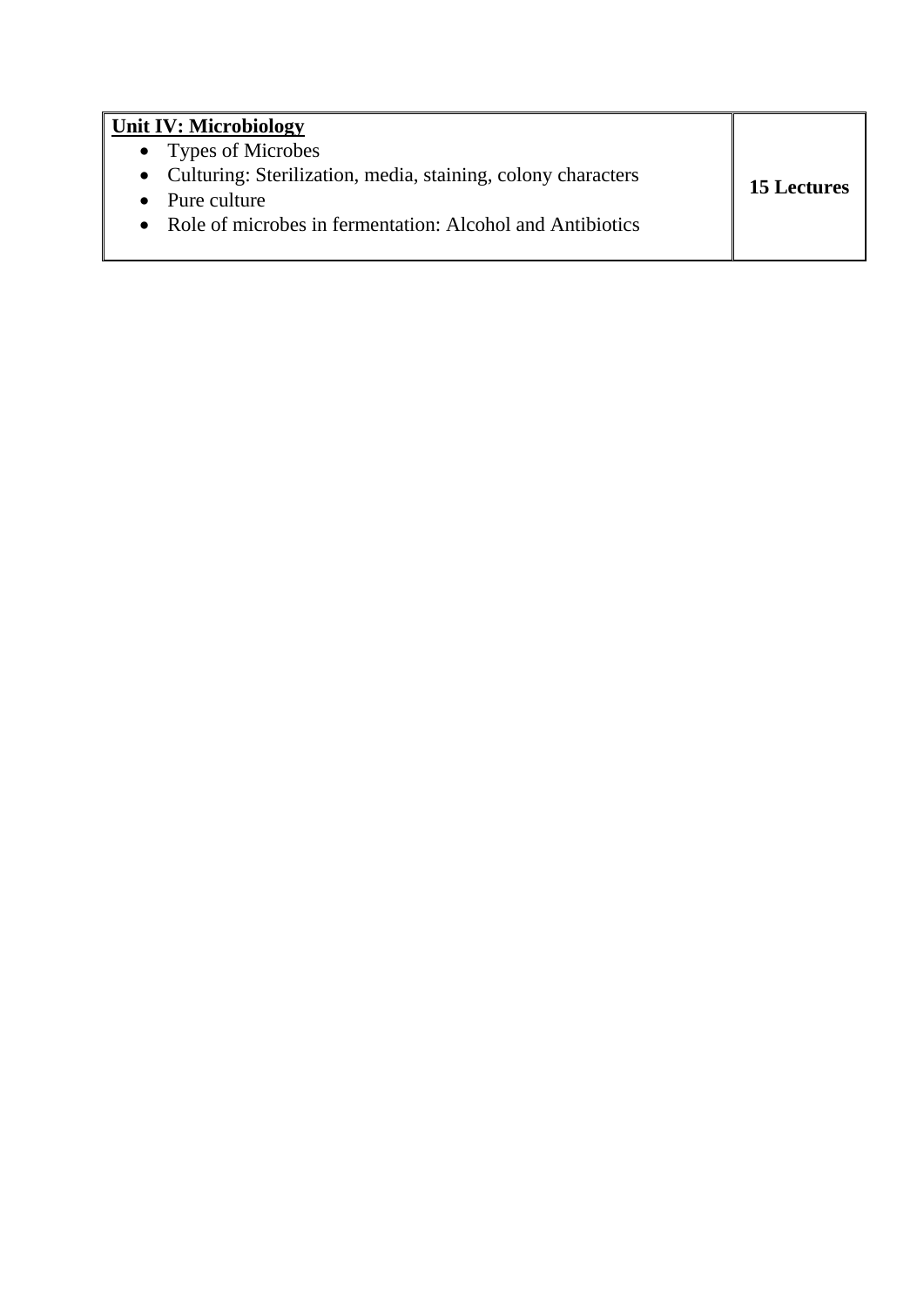| <b>Course Code</b>                                                                                                                  | Title                                                                                                                                                                                                                                                                                                                                                                                                                                                                    | Credits                           |
|-------------------------------------------------------------------------------------------------------------------------------------|--------------------------------------------------------------------------------------------------------------------------------------------------------------------------------------------------------------------------------------------------------------------------------------------------------------------------------------------------------------------------------------------------------------------------------------------------------------------------|-----------------------------------|
| <b>USBO502</b><br><b>PLANT DIVERSITY IV</b>                                                                                         |                                                                                                                                                                                                                                                                                                                                                                                                                                                                          | 2.5 Credits<br>$(60$ lectures $)$ |
| <b>Unit I: Paleobotany</b><br>fructification<br>Lucknow                                                                             | Lepidodendron-All form genera root, stem, bark, leaf, male and<br>female fructification<br>Lyginopteris – All form genera root, stem, leaf, male and female<br><i>Pentoxylon</i> – All form genera<br>Contribution of BirbalSahni, BirbalSahni Institute of Paleobotany,                                                                                                                                                                                                 | <b>15 Lectures</b>                |
| <u> Unit II : Angiosperms I</u><br>$\bullet$<br>$\bullet$<br>$\bullet$<br>the families<br>• Rubiaceae<br>• Solanaceae<br>• Graminae | Characters of Taxonomic Importance - Morphology, Anatomy,<br>Chemotaxonomy, Palynology<br>Complete classification of Bentham and Hooker(only for<br>prescribed families), Merits and demerits<br>Bentham and Hooker's system of classification for flowering<br>plants up to family with respect to the following prescribed<br>families and economic and medicinal importance for members of<br>• Capparidaceae<br>• Umbelliferae<br>• Cucurbitaceae<br>• Commelinaceae | <b>15 Lectures</b>                |
| <b>Unit III : Anatomy</b><br>Beet, Radish                                                                                           | Anomalous secondary growth in the Stems of Bignonia,<br>Salvadora, Achyranthes, Aristolochia, Dracaena. Storage roots of<br>Root stem transition<br>Types of Stomata - Anomocytic, Anisocytic, Diacytic, Paracytic,<br>and Graminaceous.                                                                                                                                                                                                                                 | <b>15 Lectures</b>                |
| <b>Unit IV : Palynology</b>                                                                                                         | Pollen Morphology<br>Pollen viability – storage<br>Germination and growth of pollen                                                                                                                                                                                                                                                                                                                                                                                      | <b>15 Lectures</b>                |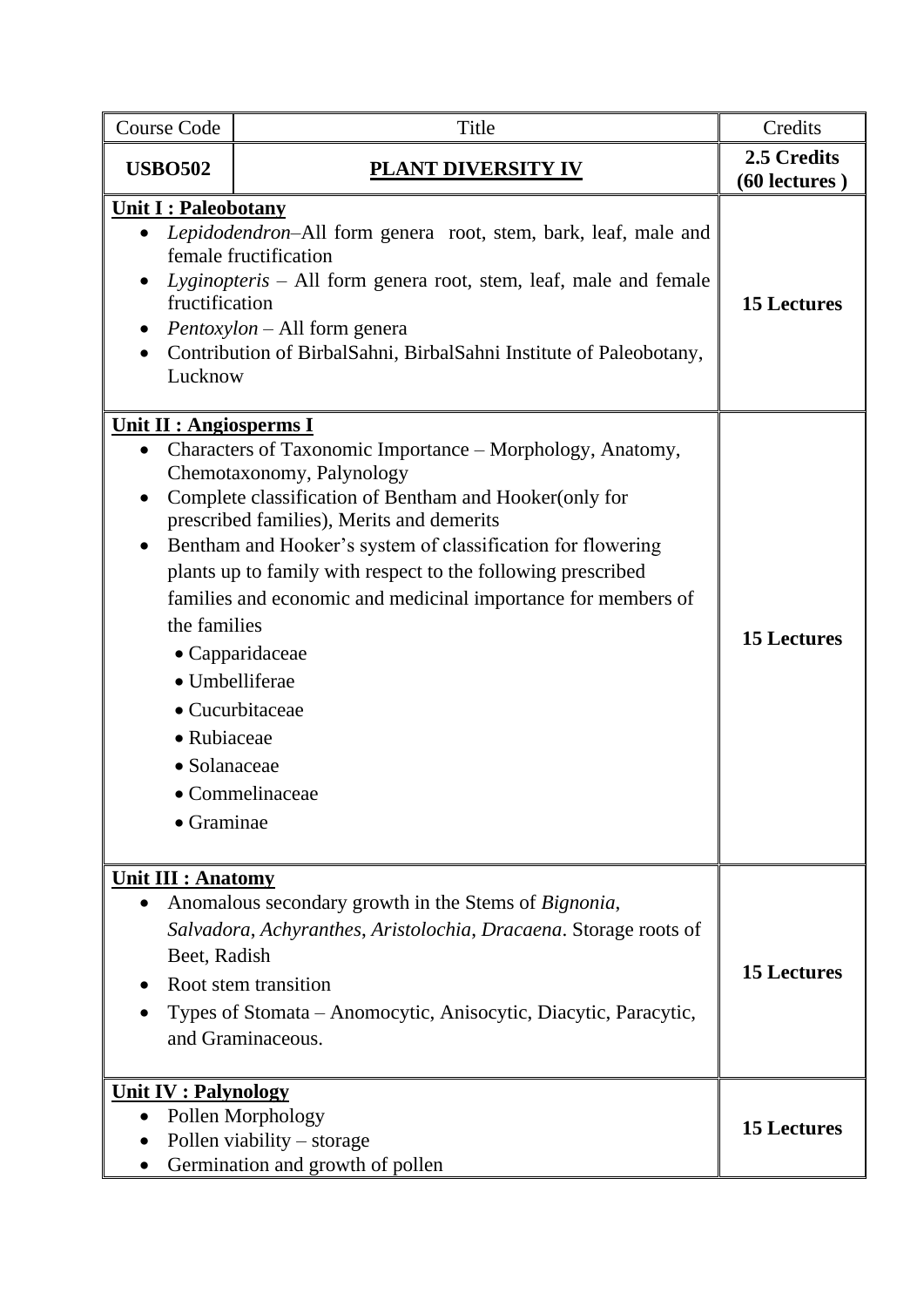| $\bullet$<br>Science.                                                                                                                                                                                                                                                                                                                                                                                                                                                                                                                                                                                                                                                                                                                                                                                                                                                       | Applications of Palynology in Taxonomy, Honey Industry, Coal<br>and oil exploration, Aerobiology and Pollen Allergies, Forensic                                                                                                                             |                                   |
|-----------------------------------------------------------------------------------------------------------------------------------------------------------------------------------------------------------------------------------------------------------------------------------------------------------------------------------------------------------------------------------------------------------------------------------------------------------------------------------------------------------------------------------------------------------------------------------------------------------------------------------------------------------------------------------------------------------------------------------------------------------------------------------------------------------------------------------------------------------------------------|-------------------------------------------------------------------------------------------------------------------------------------------------------------------------------------------------------------------------------------------------------------|-----------------------------------|
| <b>Course Code</b>                                                                                                                                                                                                                                                                                                                                                                                                                                                                                                                                                                                                                                                                                                                                                                                                                                                          | Title                                                                                                                                                                                                                                                       | Credits                           |
| <b>USBO503</b>                                                                                                                                                                                                                                                                                                                                                                                                                                                                                                                                                                                                                                                                                                                                                                                                                                                              | <b>FORM AND FUNCTION III</b>                                                                                                                                                                                                                                | 2.5 Credits<br>$(60$ lectures $)$ |
|                                                                                                                                                                                                                                                                                                                                                                                                                                                                                                                                                                                                                                                                                                                                                                                                                                                                             | <b>Unit I: Cytology and Molecular Biology</b>                                                                                                                                                                                                               |                                   |
| $\bullet$                                                                                                                                                                                                                                                                                                                                                                                                                                                                                                                                                                                                                                                                                                                                                                                                                                                                   | Structure and function of nucleus (Complete detail)                                                                                                                                                                                                         |                                   |
| $\bullet$                                                                                                                                                                                                                                                                                                                                                                                                                                                                                                                                                                                                                                                                                                                                                                                                                                                                   | Structure and function of vacuole                                                                                                                                                                                                                           |                                   |
| $\bullet$                                                                                                                                                                                                                                                                                                                                                                                                                                                                                                                                                                                                                                                                                                                                                                                                                                                                   | Structure and function of giant chromosomes                                                                                                                                                                                                                 | <b>15 Lectures</b>                |
| $\bullet$                                                                                                                                                                                                                                                                                                                                                                                                                                                                                                                                                                                                                                                                                                                                                                                                                                                                   | The Genetic Code-characteristics of the Genetic Code                                                                                                                                                                                                        |                                   |
| $\bullet$                                                                                                                                                                                                                                                                                                                                                                                                                                                                                                                                                                                                                                                                                                                                                                                                                                                                   | Translation in prokaryotes and eukaryotes                                                                                                                                                                                                                   |                                   |
| <b>Unit II : Physiology I</b><br>Water relations – potential, osmosis, transpiration, imbibition,<br>$\bullet$<br>transport<br>Mineral Nutrition: Macro and micronutrients,<br>criteria<br>$\bullet$<br>-of-<br>essentiality of elements, role of essential elements, transport of<br>ions across cell membranes, active and passive transport, carriers,<br>channels and pumps.<br>Translocation of solutes Composition of phloem sap, girdling<br>$\bullet$<br>experiment, pressure flow model, phloem loading and unloading.<br>Mechanisms of sieve tube translocation.<br>Vegetative Growth: Generalphases of growth, Growth Curves,<br>Factors affecting growth – External (environmental) and internal<br>(genetic, hormonal, nutritional); Role of plant growth regulating<br>substances – Auxins, Cytokinins and Gibberellins and their<br>commercial applications. |                                                                                                                                                                                                                                                             | <b>15 Lectures</b>                |
| $\bullet$                                                                                                                                                                                                                                                                                                                                                                                                                                                                                                                                                                                                                                                                                                                                                                                                                                                                   | <b>Unit III : Environmental Botany</b><br>• Bioremediation: Principles, Factors responsible and Microbial<br>population in bioremediation.<br>Biomagnifications.<br>Bioaccumulation and Biotransformation.<br>Phytoremediation: Metals, Organic pollutants. | <b>15 Lectures</b>                |
| <b>Unit IV : Biostatistics</b>                                                                                                                                                                                                                                                                                                                                                                                                                                                                                                                                                                                                                                                                                                                                                                                                                                              | Test of significance student's <i>t</i> -test (paired and unpaired)<br>Regression<br>ANOVA (one way)                                                                                                                                                        | <b>15 Lectures</b>                |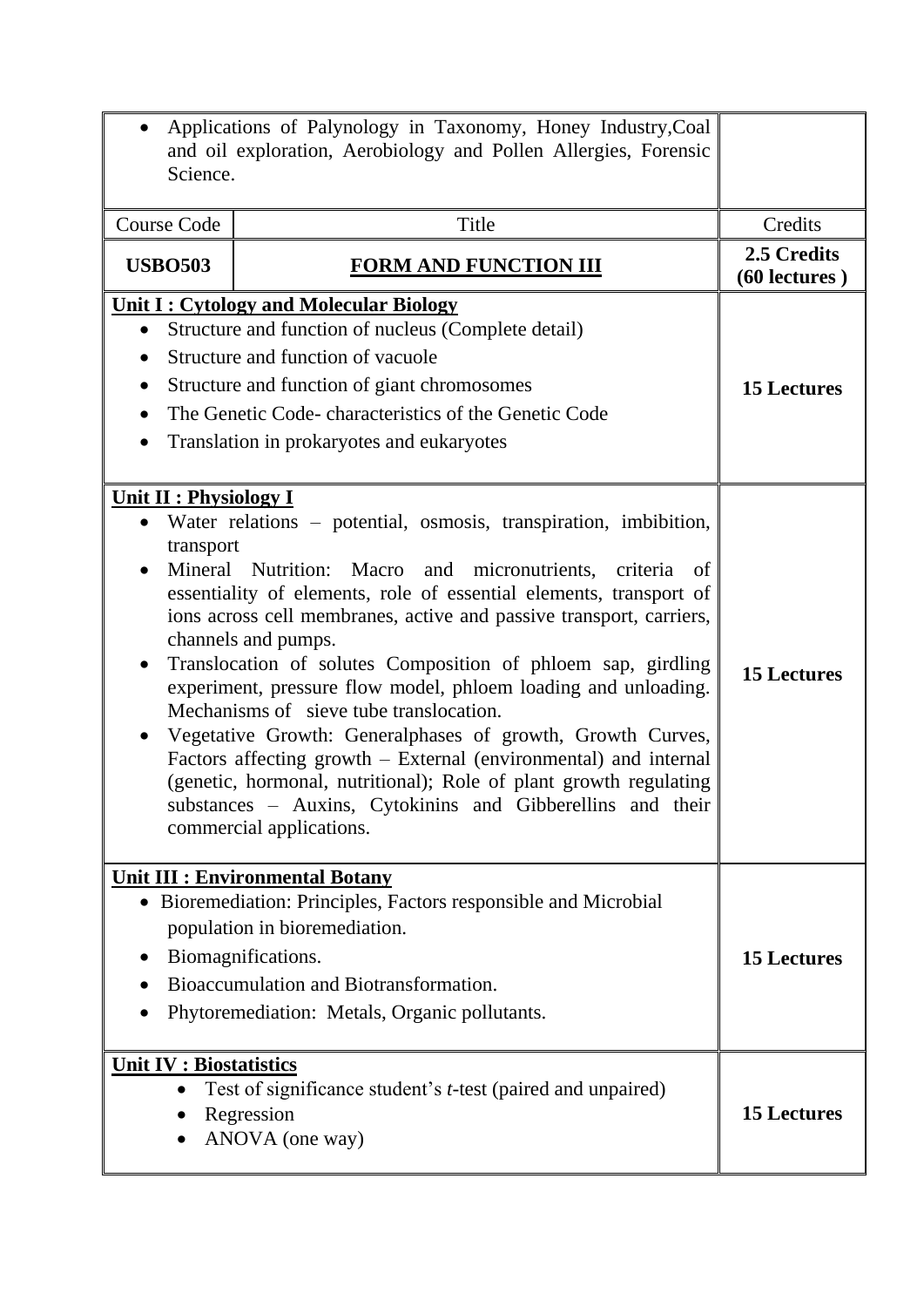| <b>Course Code</b>                               | Title                                                                                                                                                                                                                                                                                                                                                                                                                                                                                                                              | Credits                      |
|--------------------------------------------------|------------------------------------------------------------------------------------------------------------------------------------------------------------------------------------------------------------------------------------------------------------------------------------------------------------------------------------------------------------------------------------------------------------------------------------------------------------------------------------------------------------------------------------|------------------------------|
| <b>USBO504</b>                                   | <b>CURTRENT TRENDS IN PLANT SCIENCES II</b>                                                                                                                                                                                                                                                                                                                                                                                                                                                                                        | 2.5 Credits<br>(60 lectures) |
| • Dietary antioxidants                           | Unit I: Food as Medicine and Nutrition and Mushroom Industry<br>Food as medicine - Anaemia, Diabetes, Obesity, Skin disorders.<br>Mushroom industry ( <i>Pleurotus</i> ) – Cultivation, types, picking and<br>packaging, marketing and economics of the business.                                                                                                                                                                                                                                                                  | <b>15 Lectures</b>           |
| $\bullet$<br>$\bullet$<br>$\bullet$<br>$\bullet$ | <b>Unit II : Plant Tissue Culture</b><br>Aspects of micropropagation with reference to floriculture<br>Plant cell suspension cultures for the production of secondary<br>metabolites<br>Somatic embryogenensis and artificial seeds<br>Protoplast Fusion and Somatic Hybridization                                                                                                                                                                                                                                                 | <b>15 Lectures</b>           |
| <b>Unit III : Instrumentation</b>                | Colorimetry and spectrophotometry (only visible but mention UV<br>and $IR$ ) – Instrumentation, working, principle and applications<br>Chromatography - Column - ion exchange, HPLC                                                                                                                                                                                                                                                                                                                                                | <b>15 Lectures</b>           |
|                                                  | <b>Unit IV: Pharmacognosy &amp; Medicinal Botany</b><br>• Cultivation practices with reference to soil, propagation methods,<br>irrigation, manuring, harvesting, processing, storage, pests and<br>diseases and marketing - Allium sativum, Acoruscalamus,<br>Curcuma longa.<br>Monographs of drugs with reference to biological sources,<br>geographical distribution, common varieties, macro and<br>microscopic characters, chemical constituents, therapeutic uses,<br>adulterants - Strychnos seeds, Senna leaf, Clove buds. | <b>15 Lectures</b>           |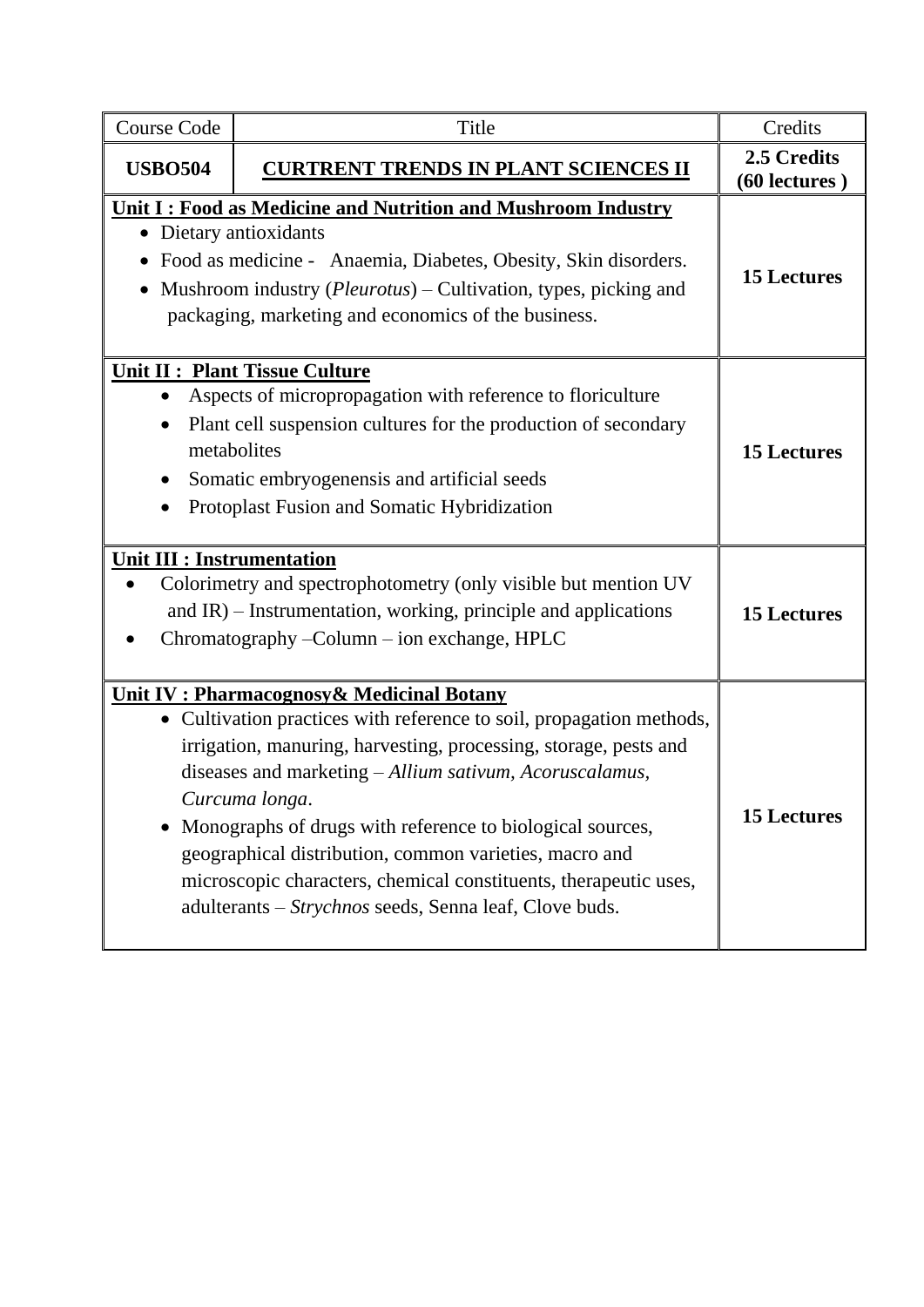# **SEMESTER V PRACTICAL**

| <b>Semester V USBOP5</b>                                                                                                                                                                                                                                                    |     |
|-----------------------------------------------------------------------------------------------------------------------------------------------------------------------------------------------------------------------------------------------------------------------------|-----|
| <b>PRACTICAL Paper I - PLANT DIVERSITY III</b>                                                                                                                                                                                                                              | 1.5 |
| <b>Algae</b>                                                                                                                                                                                                                                                                |     |
| Study of stages in the life cycle of the following Algae from fresh / preserved<br>material and permanent slides<br>Polysiphonia<br>Batrachospermum<br>Vaucheria<br>Pinnularia                                                                                              |     |
| Fungi                                                                                                                                                                                                                                                                       |     |
| Study of stages in the life cycle of the following Fungi from fresh / preserved<br>material and permanent slides<br>Agaricus<br>Puccinia<br>Alternaria                                                                                                                      |     |
| <b>Plant Pathology</b>                                                                                                                                                                                                                                                      |     |
| Study of the following fungal diseases:<br>Loose smut<br>Tikka disease in Groundnut<br>Damping off disease                                                                                                                                                                  |     |
| <b>Microbiology</b>                                                                                                                                                                                                                                                         |     |
| Study of aeromicrobiota by petriplate exposed method<br>Fungal culture<br><b>Bacterial</b> culture<br>Determination of Minimum Inhibitory Concentration (MIC) of sucrose<br>against selected micro organism<br>Study of antimicrobial activity by the disc diffusion method |     |
|                                                                                                                                                                                                                                                                             | 1.5 |
| <b>PRACTICAL Paper II - PLANT DIVERSITY IV</b><br>Paleobotany                                                                                                                                                                                                               |     |
| Study of the following form genera with the help of permanent slides /<br>photomicrographs<br>Lepidodendron (All form genera, whichever available)<br>Lyginopteris<br>Pentoxylon                                                                                            |     |
| <b>Angiosperms</b>                                                                                                                                                                                                                                                          |     |
| Study of one plant from each of the following Angiosperm families<br>Capparidaceae                                                                                                                                                                                          |     |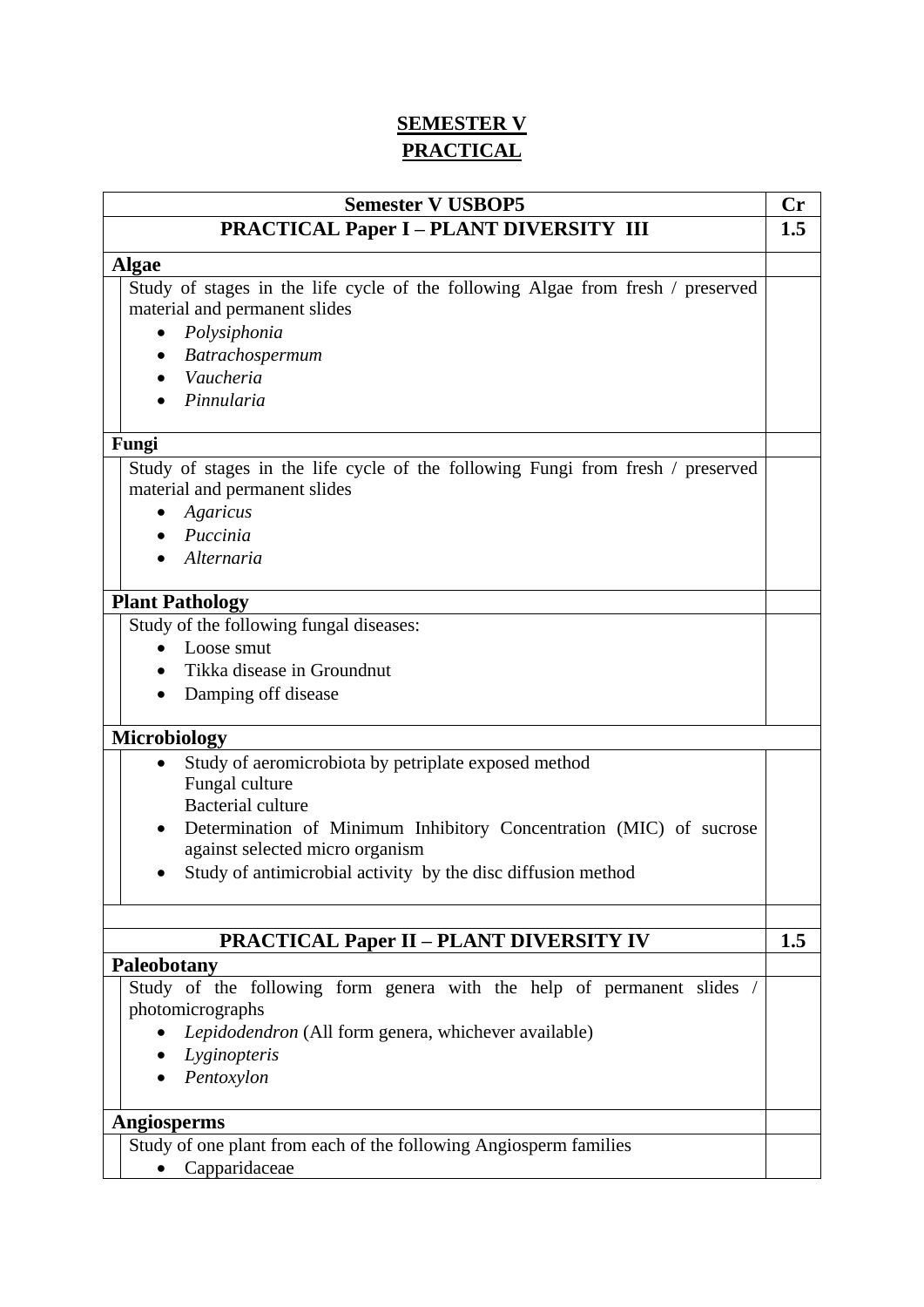| <b>Cytology and Molecular Biology</b>                                                                       |     |
|-------------------------------------------------------------------------------------------------------------|-----|
| <b>PRACTICAL - Paper III FORM AND FUNCTION III</b>                                                          | 1.5 |
|                                                                                                             |     |
| Effect of varying concentration of sucrose on In vitro Pollen germination                                   |     |
| Pollen analysis from honey sample – unifloral and multifloral honey                                         |     |
| Determination of pollen viability                                                                           |     |
| Canna                                                                                                       |     |
| Pancratium                                                                                                  |     |
| Crinum                                                                                                      |     |
| Datura<br><b>Oscimum</b>                                                                                    |     |
| Hibiscus                                                                                                    |     |
| Study of pollen morphology (NPC Analysis) of the following by Chitley's Method                              |     |
| Palynology                                                                                                  |     |
|                                                                                                             |     |
| Graminaceous                                                                                                |     |
| Paracytic                                                                                                   |     |
| Diacytic                                                                                                    |     |
| Anomocytic<br>Anisocytic                                                                                    |     |
| Types of Stomata                                                                                            |     |
|                                                                                                             |     |
| <b>Beet</b><br>Radish                                                                                       |     |
| Study of anomalous secondary growth in the roots of                                                         |     |
| Dracaena                                                                                                    |     |
| Aristolochia                                                                                                |     |
| Achyranthes                                                                                                 |     |
|                                                                                                             |     |
| Bignonia<br>Salvadora                                                                                       |     |
|                                                                                                             |     |
| Study of anomalous secondary growth in the stems of the following plants using<br>double staining technique |     |
| <b>Anatomy I</b>                                                                                            |     |
|                                                                                                             |     |
| Identifying the genus and species of a plant with the help of Flora                                         |     |
| mentioned Angiosperm families                                                                               |     |
| Morphological peculiarities and economic importance of the members of the above                             |     |
| Graminae                                                                                                    |     |
| Commelinaceae                                                                                               |     |
| Solanaceae                                                                                                  |     |
| Rubiacae                                                                                                    |     |
| Cucurbitaceae                                                                                               |     |
| Umbelliferae                                                                                                |     |
|                                                                                                             |     |

Mounting of giant chromosome from *Chironomous* larva Smear preparation from *Tradescantia* buds

Predicting the sequence of Amino acids in the polypeptide chain that will be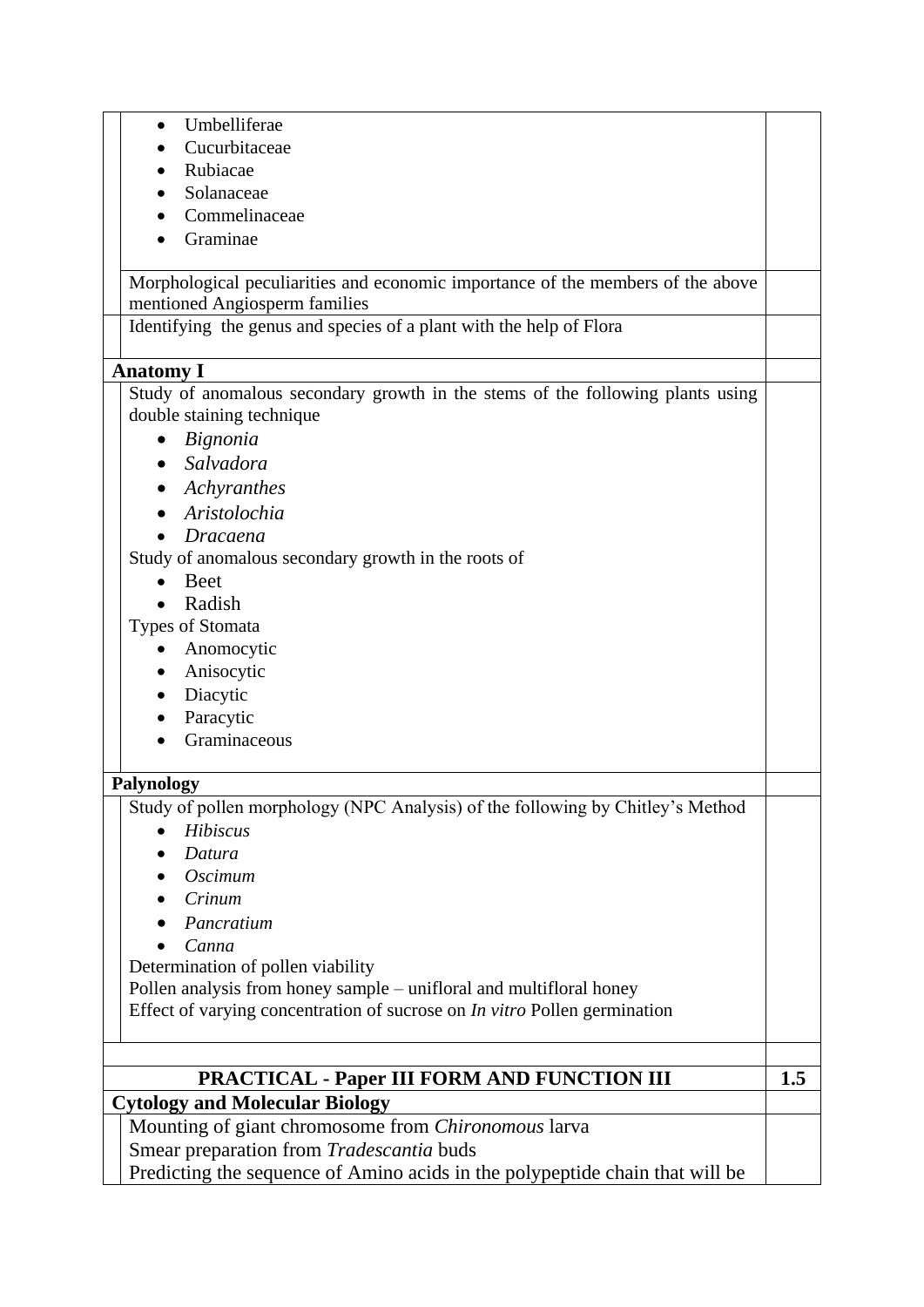| formed following translation.(Prokaryotic and Eukaryotic)                                  |     |
|--------------------------------------------------------------------------------------------|-----|
| <b>Plant Physiology and Biochemistry</b>                                                   |     |
| Estimation of phosphate phosphorus (plant acid extract)                                    |     |
| Estimation of iron (plant acid extract)                                                    |     |
| <b>Environmental Botany</b>                                                                |     |
| Estimation of the following in / of the given water sample:                                |     |
| Dissolved Oxygen Demand<br>٠                                                               |     |
| <b>Biological Oxygen Demand</b>                                                            |     |
| Hardness                                                                                   |     |
| Salinity                                                                                   |     |
| Acidity                                                                                    |     |
| Alkalinity<br>$\bullet$                                                                    |     |
| <b>Biostatistics</b>                                                                       |     |
|                                                                                            |     |
| t-test (paired and unpaired)                                                               |     |
| Problems based on regression analysis<br><b>ANOVA</b>                                      |     |
|                                                                                            |     |
|                                                                                            |     |
| PRACTICAL - Paper IV CURRENT TRENDS IN PLANT SCIENCES II                                   | 1.5 |
| Food as medicine and nutrition &Mushroom Cultivation                                       |     |
| Mushroom cultivation (demonstration) – identification of various steps involved            |     |
| (spawn, pin head stage and mature stage)                                                   |     |
|                                                                                            |     |
| Micropropagation                                                                           |     |
| <b>Plant Tissue Culture</b>                                                                |     |
| Various sterilization techniques, preparation of stock solutions, preparation<br>$\bullet$ |     |
| of MS medium                                                                               |     |
| Seed sterilization, callus induction and regeneration<br>$\bullet$                         |     |
| Encapsulation of axillary buds                                                             |     |
|                                                                                            |     |
| <b>Instrumentation</b>                                                                     |     |
| Beer-Lambert's law                                                                         |     |
| Experiment based on ion exchange                                                           |     |
| <b>Pharmacognosy</b>                                                                       |     |
| Chemical tests for the active constituents of the following plants                         |     |
| Allium sativum                                                                             |     |
| Acoruscalamus                                                                              |     |
| Curcuma longa                                                                              |     |
| Senna angustifolia                                                                         |     |
| Strychnosnux-vomica                                                                        |     |
| Eugenia caryophyllata                                                                      |     |
|                                                                                            |     |
| 密密密密密                                                                                      |     |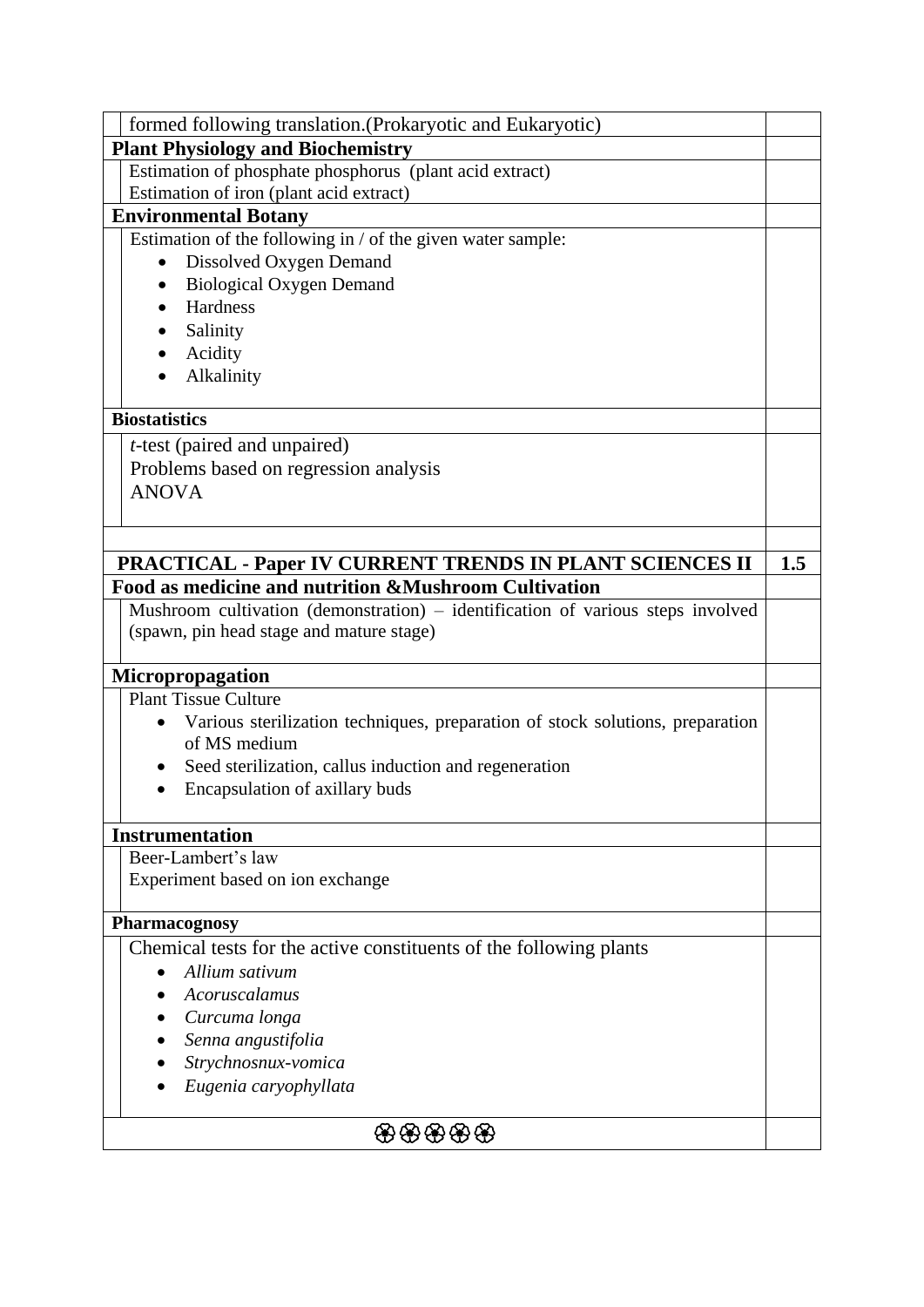# **SEMESTER VI THEORY**

| <b>Course Code</b>                               | Title                                                                                                                                                                                                                                                                                                                                                                          | Credits                      |
|--------------------------------------------------|--------------------------------------------------------------------------------------------------------------------------------------------------------------------------------------------------------------------------------------------------------------------------------------------------------------------------------------------------------------------------------|------------------------------|
| <b>USBO601</b>                                   | <b>PLANT DIVERSITY III</b>                                                                                                                                                                                                                                                                                                                                                     | 2.5 Credits<br>(60 lectures) |
| Unit I : Bryophyta<br>$\bullet$<br>$\bullet$     | Life cycle of Marchantia<br>Evolution of sporophyte<br>Evolution of gametophyte                                                                                                                                                                                                                                                                                                | <b>15 Lectures</b>           |
| <b>Unit II : Pteridophyta</b><br><b>Marsilia</b> | Calamophyta – Classification, general characters, Calamites; Life<br>cycle of Equisetum<br>Pterophyta – Classification and general characters, Life cycle of<br>Types of sori and evolution of sori                                                                                                                                                                            | <b>15 Lectures</b>           |
|                                                  | <b>Unit III : Plant Biotechnology I</b><br>• Construction of Genomic DNA libraries, Chromosome libraries<br>and c-DNA Libraries.<br>• Identification of specific cloned sequences in cDNA libraries and<br>Genomic libraries.<br>• Analysis of genes and gene transcripts – Restriction enzyme<br>analysis of cloned DNA sequences.<br>Hybridization (Southern Hybridization). | <b>15 Lectures</b>           |
| method                                           | <b>Unit IV: Plant Biotechnology II</b><br>• DNA sequence analysis – Maxam – Gilbert Method and Sanger's<br>Polymerase chain reaction<br>DNA barcoding: basic features, nuclear genome sequence,<br>chloroplast genome sequence, <i>rbc</i> L gene sequence, <i>mat</i> K gene<br>sequence, present status of barcoding in plants.                                              | <b>15 Lectures</b>           |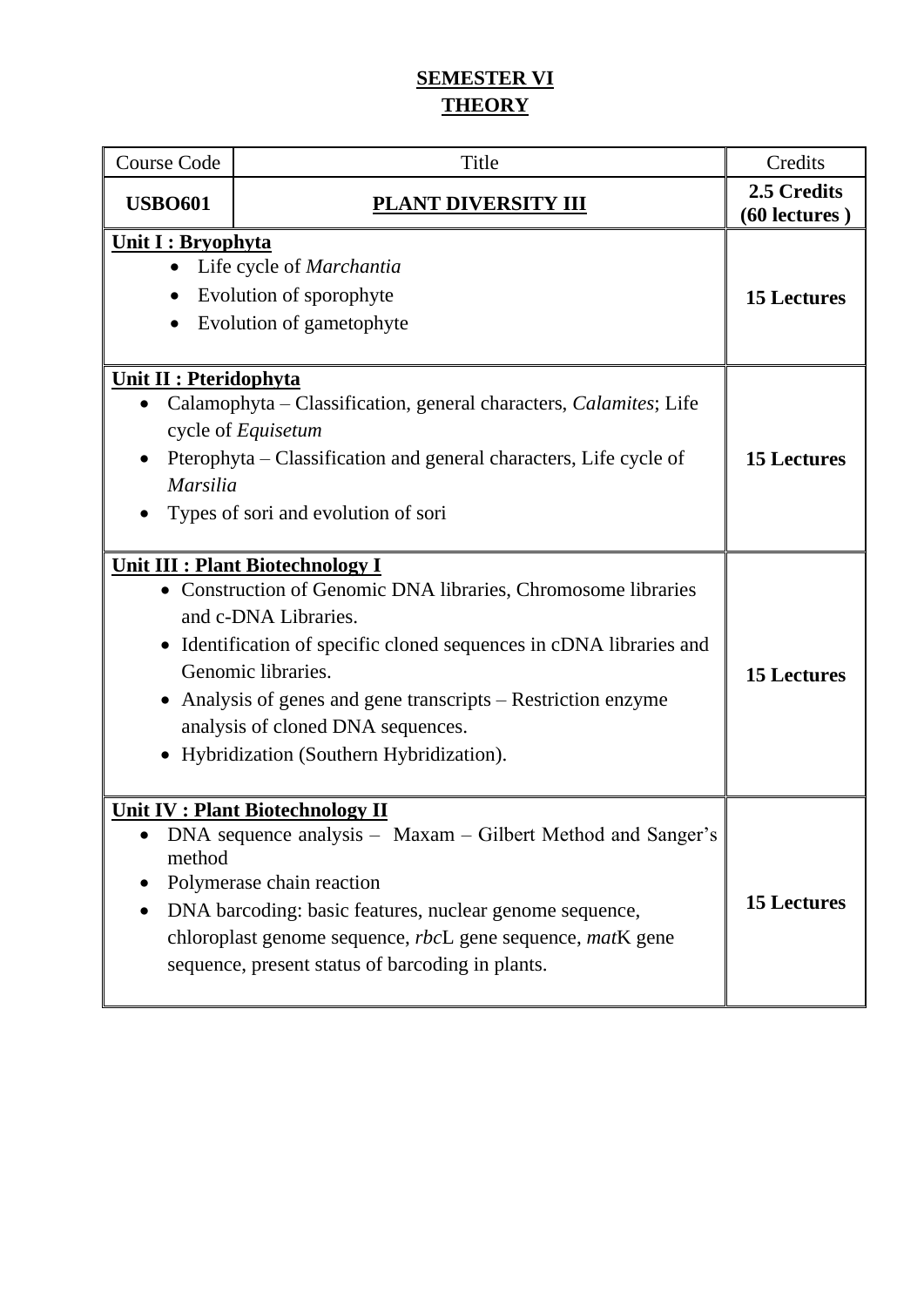| <b>Course Code</b>                                                                                          | Title                                                                                                                                                                                                                                                                 | Credits                      |
|-------------------------------------------------------------------------------------------------------------|-----------------------------------------------------------------------------------------------------------------------------------------------------------------------------------------------------------------------------------------------------------------------|------------------------------|
| <b>USBO602</b>                                                                                              | <b>PLANT DIVERSITY IV</b>                                                                                                                                                                                                                                             | 2.5 Credits<br>(60 lectures) |
| <b>Unit I : Gymnosperms</b><br>Gnetopsida - Classification<br>Life cycle of Gnetum<br>Life cycle of Ephedra |                                                                                                                                                                                                                                                                       | <b>15 Lectures</b>           |
| Unit II : Angiosperms<br>• Labiatae<br>• Cannaceae                                                          | Taxonomic literature - Library, Floras, Monographs, Dictionary,<br>Periodicals, Index and Journals<br>Study of following plant families<br>• Combretaceae<br>• Rhamnaceae<br>• Asclepiadaceae<br>• Euphorbiaceae<br>Hutchinson's classification – merits and demerits | <b>15 Lectures</b>           |
| Unit III : Anatomy<br>Ecological anatomy<br>$\bullet$                                                       | • Hydrophytes – submerged, floating, rooted<br>Hygrophytes - Typha<br>Mesophytes<br>Sciophytes<br>Halophytes<br>Epiphytes<br>Xerophytes                                                                                                                               | <b>15 Lectures</b>           |
| <b>Unit IV: Embryology</b><br>Types of ovules                                                               | Microsporogenesis<br>Megasporogenesis - Development of monosporic type,<br>examples of all embryo sacs<br>Double fertilization<br>Development of embryo - Capsella                                                                                                    |                              |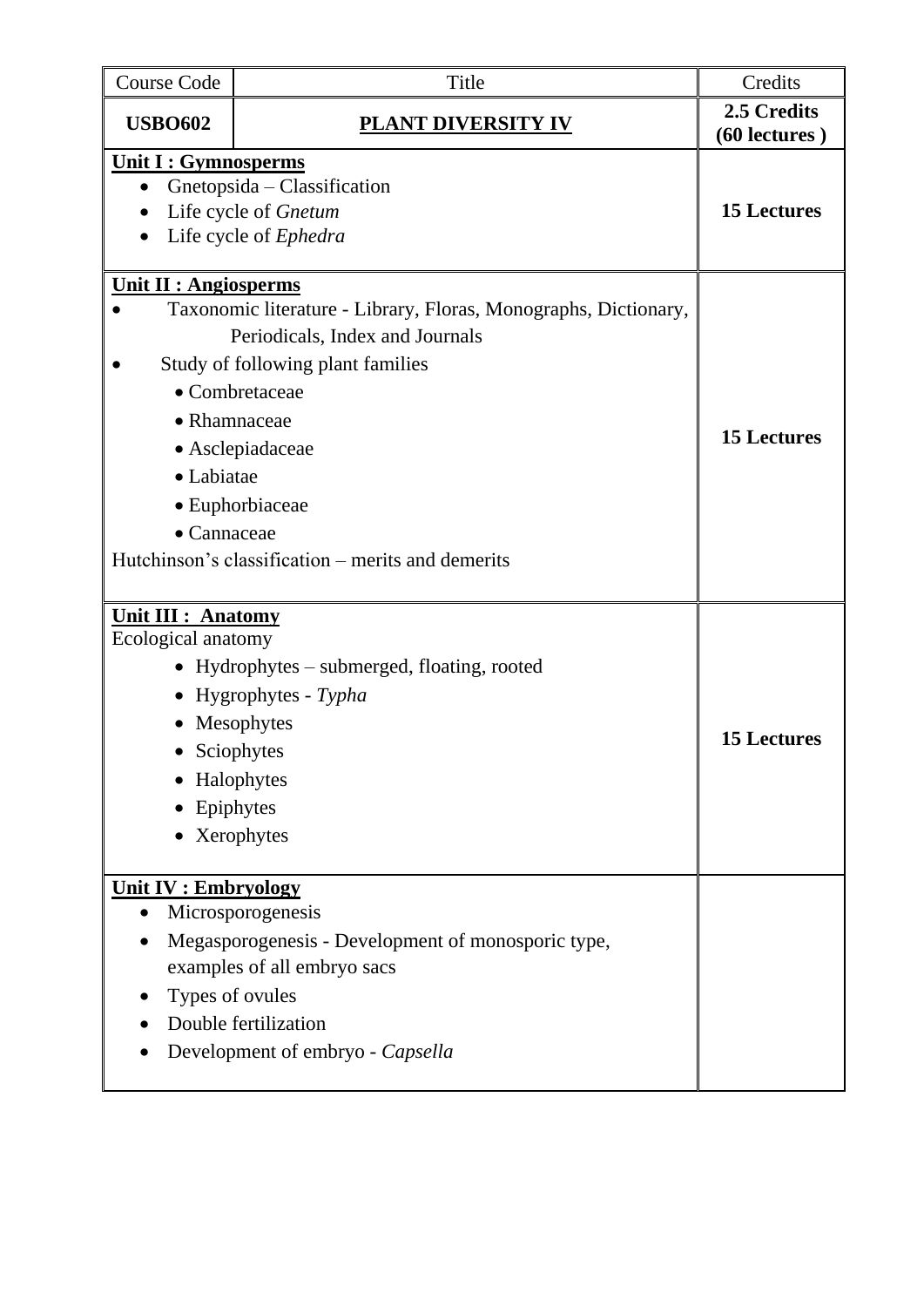| <b>Course Code</b>                                  | Title                                                                                                                                                                                                                                                                                                                                                                                                                                                                                                                                                                                                      | Credits                             |
|-----------------------------------------------------|------------------------------------------------------------------------------------------------------------------------------------------------------------------------------------------------------------------------------------------------------------------------------------------------------------------------------------------------------------------------------------------------------------------------------------------------------------------------------------------------------------------------------------------------------------------------------------------------------------|-------------------------------------|
| <b>USBO603</b>                                      | <b>FORM AND FUNCTION III</b>                                                                                                                                                                                                                                                                                                                                                                                                                                                                                                                                                                               | 2.5 Credits<br><b>(60 lectures)</b> |
| <b>Unit I: Physiology</b><br>$\bullet$<br>$\bullet$ | Structure of biomolecules - carbohydrates (sugars, starch, cellulose,<br>pectin), lipids (fatty acids, glycerol), proteins (amino acids)<br>Enzymes - Nomenclature, classification, mode of action, enzyme<br>kinetics, MichaelisMenten equation, competitive, non<br>competitive and uncompetitive inhibitors<br><b>Nitrogen Metabolism</b><br>NitrogenCycle, Root nodule formation and Leg-haemoglobin,<br>Nitrogenase activity, Assimilation of nitrates (NR, NiRactivity),<br>Assimilation of Ammonia (Amination and Transamination<br>reactions), Nitrogen Assimilation and Carbohydrate utilization. | <b>15 Lectures</b>                  |
| <b>Unit II : Genetics</b><br>$\bullet$<br>$\bullet$ | Genetic mapping in eukaryotes: discovery of genetic linkage, gene<br>recombination, construction of genetic maps, three point crosses and<br>mapping chromosomes<br>Gene mutations: definition, types of mutations, reverse and<br>spontaneous mutations, causes of mutations, induced mutations, the<br>Aimes test, DNA repair mechanism<br>Metabolic disorders – enzymatic and non enzymatic: Gene control of<br>enzyme structure Garrod's hypothesis of inborn errors of<br>metabolism, Phenyl ketone urea, albinism, sickle cell anaemia                                                               | <b>15 Lectures</b>                  |
| <b>Unit III : Bioinformatics</b>                    | • Organization of biological data, databases<br>Exploration of data bases, retrieval of desired data, BLAST.<br>Protein structure analysis and application<br>Multiple sequence analysis and phylogenetic analysis                                                                                                                                                                                                                                                                                                                                                                                         | <b>15 Lectures</b>                  |
| cosmetics.<br>$\bullet$                             | <b>Unit IV : Herbal Cosmetology</b><br><b>Plant antioxidants:</b> Free radicals, sources of free radicals, types of<br>free radicals, antioxidant defence; Superoxide dismutase, catalase,<br>antioxidant vitamins; vitamin C and E.Use of antioxidants in<br>Application of herbs in the following herbal cosmetics<br>• Herbal Shampoo<br>Herbal Hair Dye/ Herbal Hair Oil/Hair Cream/Hair Gel<br><b>Herbal Face Mask</b><br>Herbal Bath Oil<br>Current status of Herbal Cosmetic Industry in India, Problems and Future<br>prospects of Herbal Cosmetic Industry in India.                              | <b>15 Lectures</b>                  |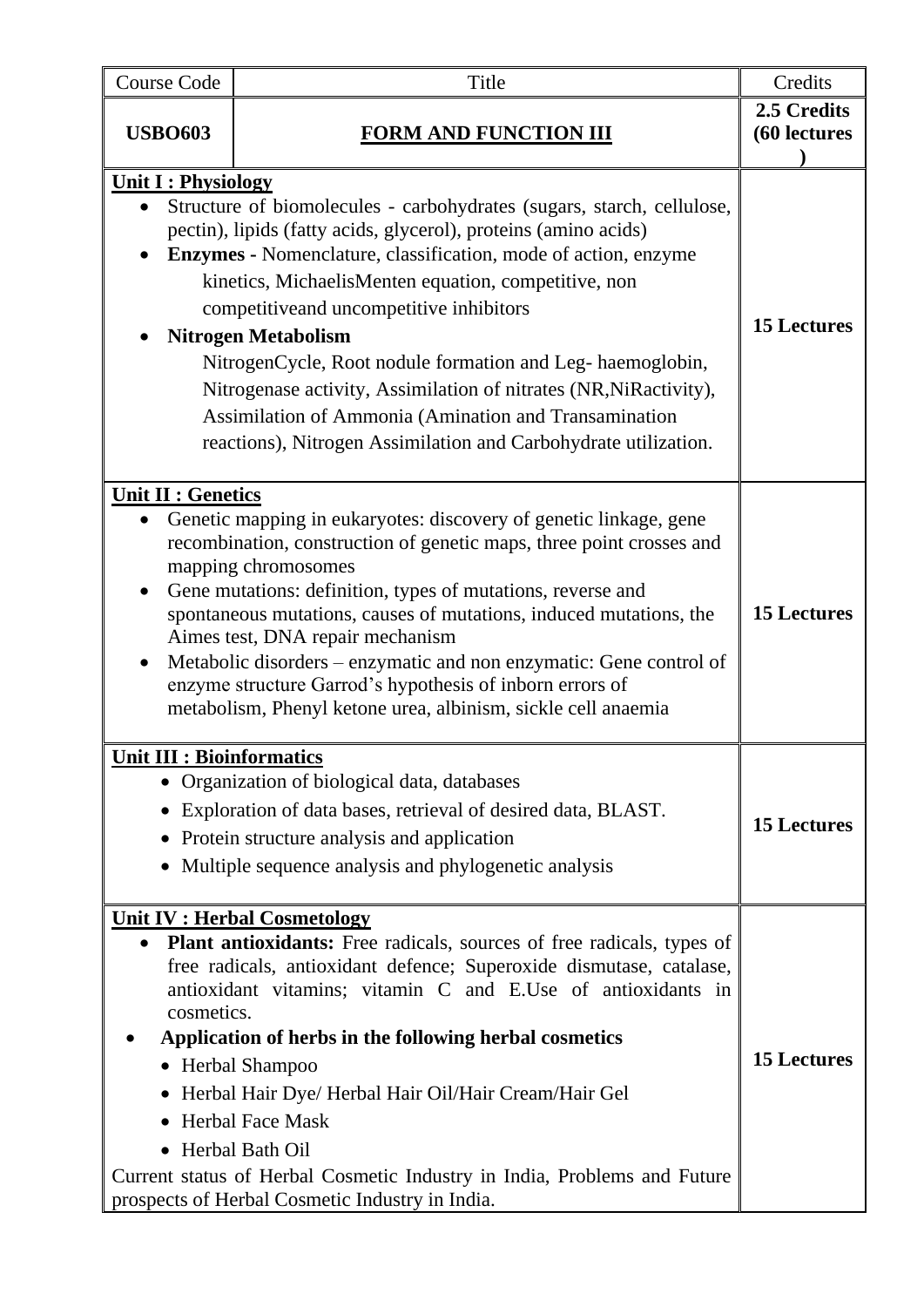| <b>Course Code</b>                                                                                                                                                                                                                                                                                                                                                                                                                                                                                                                                                                          | Title                                                                                                                                                                                                                                                                                                                                                         | Credits                     |
|---------------------------------------------------------------------------------------------------------------------------------------------------------------------------------------------------------------------------------------------------------------------------------------------------------------------------------------------------------------------------------------------------------------------------------------------------------------------------------------------------------------------------------------------------------------------------------------------|---------------------------------------------------------------------------------------------------------------------------------------------------------------------------------------------------------------------------------------------------------------------------------------------------------------------------------------------------------------|-----------------------------|
| <b>USBO604</b>                                                                                                                                                                                                                                                                                                                                                                                                                                                                                                                                                                              | <b>CURRENT TRENDS IN PLANT SCIENCES II</b>                                                                                                                                                                                                                                                                                                                    | 2.5 Credits<br>(60 lectures |
| Unit I: Ethnobotany and Aesthetic Botany<br>Ethnobotany – Definition, History, Sources of data and methods of<br>study. Aesthetic Botany<br>-Bonsai – Definition, Types, Methods & Tools, Plants.<br>-Ikebana: Types of arrangements<br>-Fresh Flower arrangement in Indian Ceremonies - Rangoli,<br>Garland etc.<br>-Dry Flower arrangement.                                                                                                                                                                                                                                               |                                                                                                                                                                                                                                                                                                                                                               | <b>15 Lectures</b>          |
| <b>Unit II : Plant Geography</b><br><b>Biodiversity:</b><br>$\bullet$<br>$\bullet$<br>$\bullet$<br>$\bullet$                                                                                                                                                                                                                                                                                                                                                                                                                                                                                | Phytogeographical regions of India.<br>Definition, diversity of flora found in various forest types of India<br>Evolution of biodiversity with one example of an evolutionary tree<br>Levels of biodiversity<br>Importance and status of biodiversity<br>Loss of biodiversity<br>Conservation of biodiversity<br>Genetic diversity- Molecular characteristics | <b>15 Lectures</b>          |
| <b>Unit III : Economic Botany</b><br><b>Essential Oils:</b> Extraction, perfumes, perfume oils, oil of rose,<br>sandalwood, patchouli, champaca, grass oils: Citronella, vetiver.<br><b>Fatty oils</b> : Drying oil (linseed and soyabean oil), semidrying oils<br>(cotton seed, sesame oil) and non drying oils (olive oil and peanut<br>oil),<br>Vegetable Fats: Coconut and Palm oil                                                                                                                                                                                                     |                                                                                                                                                                                                                                                                                                                                                               | <b>15 Lectures</b>          |
| <b>Unit IV: Post Harvest Technology</b><br><b>Storage of Plant Produce- Preservation of Fruits and Vegetables</b><br>• Drying (Dehydration)- (Natural conditions - Sun drying;<br>Artificial drying- hot air drying, Vacuum drying, Osmotically<br>dried fruits, Crystallized or Candied fruits, Fruit Leather, Freeze<br>Drying),<br>• Freezing (Cold air blast system, Liquid immersion method, Plate<br>freezers, Cryogenic Freezing, Dehydrofreezing, Freeze drying),<br>Canning<br>Pickling (in brine, in vinegar, Indian pickles)<br>Sugar Concentrates (Jams, Jellies, Fruit juices) |                                                                                                                                                                                                                                                                                                                                                               | <b>15 Lectures</b>          |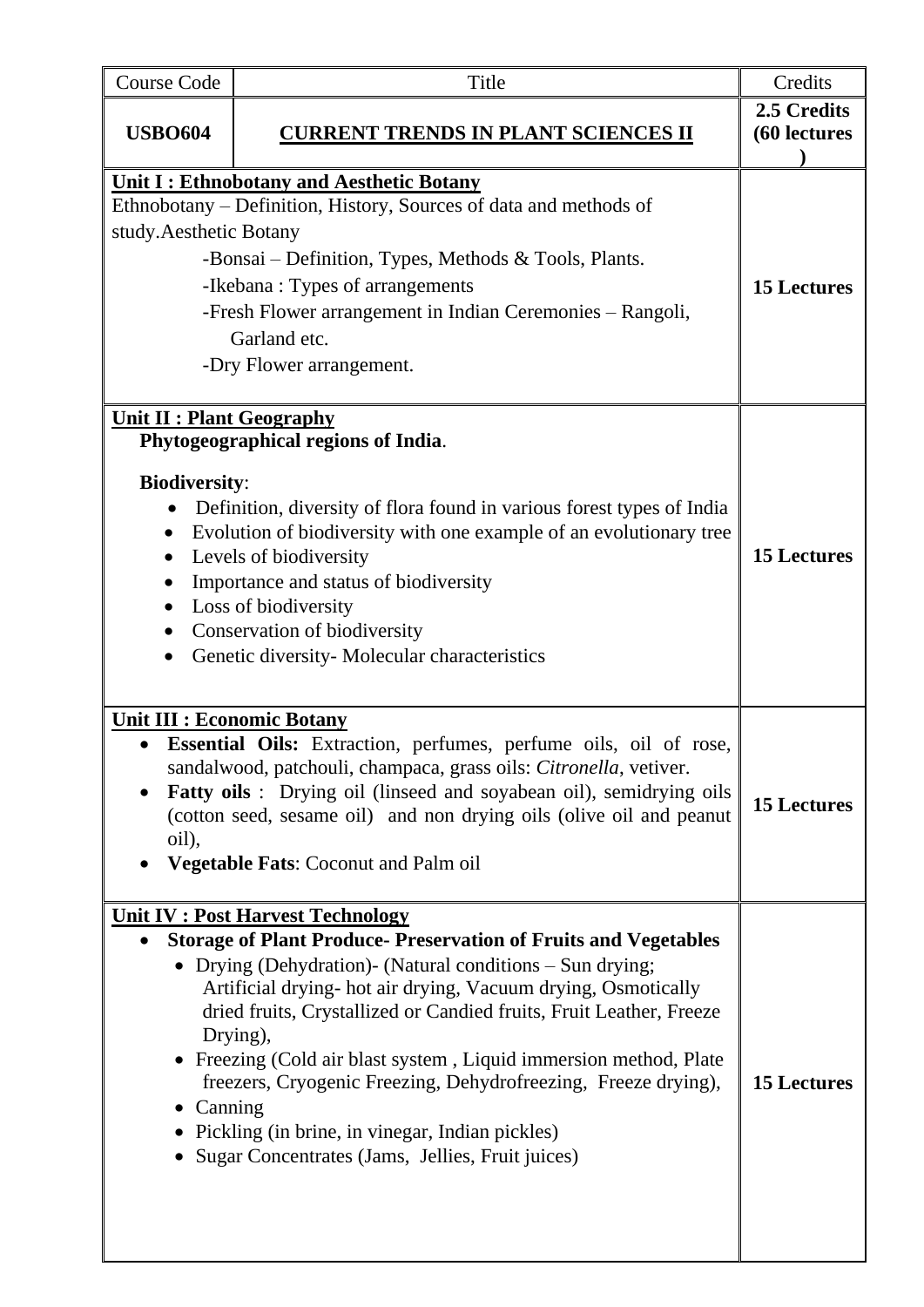| • Food Preservatives                  |  |
|---------------------------------------|--|
| Use of Anti-oxidants in preservation. |  |
|                                       |  |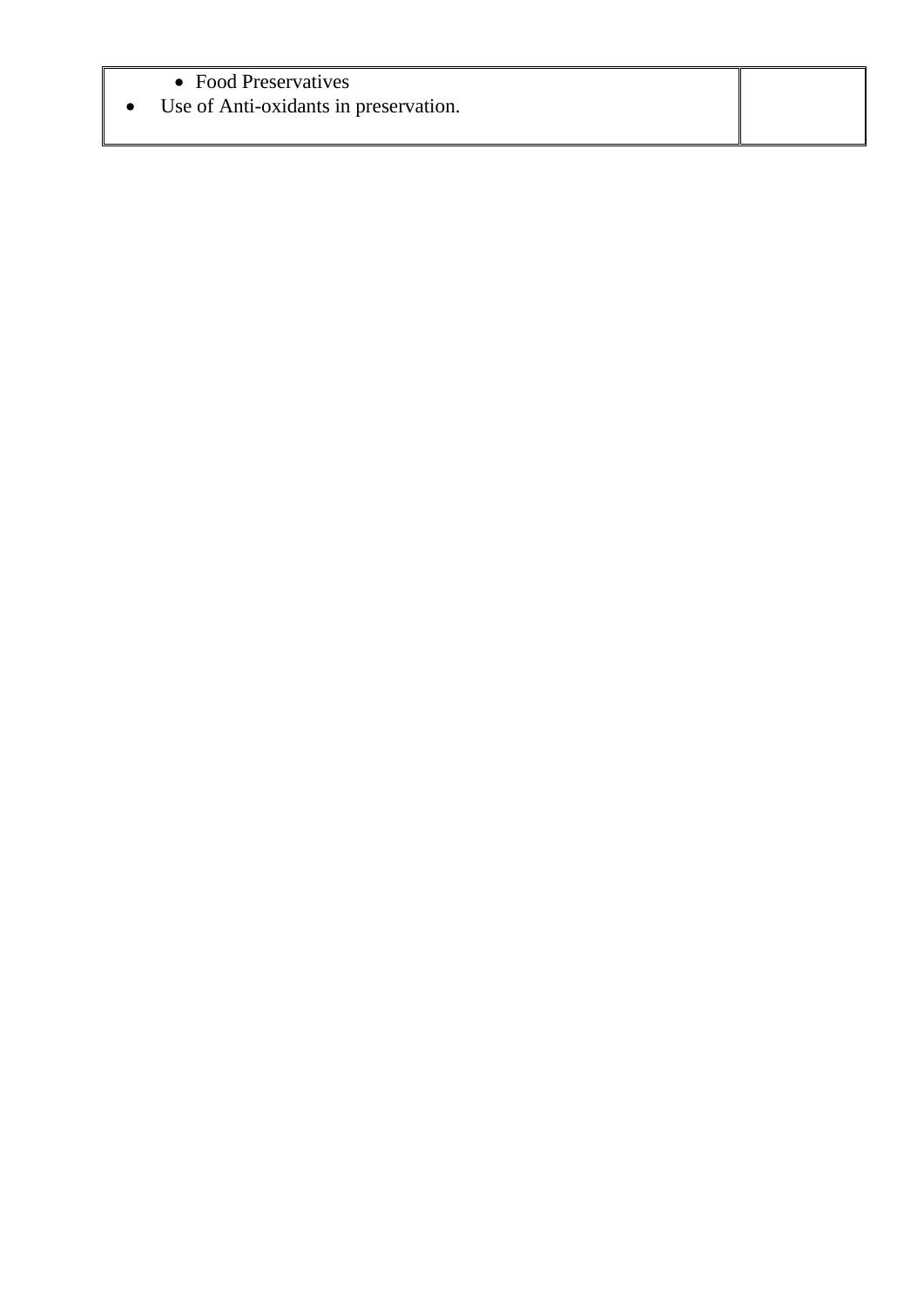# **SEMESTER VI PRACTICAL**

| <b>Semester VI USBOP6</b>                                                                                                                                                                                                                                                                            | $\mathbf{C}\mathbf{r}$ |
|------------------------------------------------------------------------------------------------------------------------------------------------------------------------------------------------------------------------------------------------------------------------------------------------------|------------------------|
| <b>PRACTICAL PAPER I - PLANT DIVERSITYIII</b>                                                                                                                                                                                                                                                        | 1.5                    |
| <b>Bryophyta</b>                                                                                                                                                                                                                                                                                     |                        |
| Study of stages in the life cycle of the following Bryophyta from fresh / preserved<br>material and permanent slides<br>Marchantia                                                                                                                                                                   |                        |
| Pteridophyta                                                                                                                                                                                                                                                                                         |                        |
| Study of stages in the life cycles of the following Pteridophytes from fresh /<br>preserved material and permanent slides<br>Equisetum<br>Marselia                                                                                                                                                   |                        |
| <b>Biotechnology</b>                                                                                                                                                                                                                                                                                 |                        |
| Growth curve of E.coli                                                                                                                                                                                                                                                                               |                        |
| Plasmid DNA isolation and separation of DNA using AGE                                                                                                                                                                                                                                                |                        |
| DNA sequencing-Sanger's method (give a sequence and let them show<br>how the autoradigram will be)                                                                                                                                                                                                   |                        |
| Identification: Restriction mapping, Southern blotting                                                                                                                                                                                                                                               |                        |
| DNA barcoding of plant material by using suitable data                                                                                                                                                                                                                                               |                        |
| <b>PRACTICAL PAPER II - PLANT DIVERSITY IV</b>                                                                                                                                                                                                                                                       | 1.5                    |
| <b>Gymnosperms</b>                                                                                                                                                                                                                                                                                   |                        |
| Study of stages in the life cycles of the following Gymnosperms from fresh /<br>preserved material and permanent slides<br>Gnetum<br>Ephedra                                                                                                                                                         |                        |
| Angiosperms                                                                                                                                                                                                                                                                                          |                        |
| Study of one plant from each of the following Angiosperm families<br>Combretaceae<br>Rhamnaceae<br>Asclepiadaceae<br>Labiatae<br>Euphorbiaceae<br>Cannaceae                                                                                                                                          |                        |
| Morphological peculiarities and economic importance of the members of the<br>above mentioned Angiosperm families                                                                                                                                                                                     |                        |
| Identify the genus and species with the help of flora                                                                                                                                                                                                                                                |                        |
| <b>Anatomy</b>                                                                                                                                                                                                                                                                                       |                        |
| <b>Study of Ecological Anatomy of</b><br>Hydrophytes: Hydrilla stem, Nymphaea petiole, Eichhornia offset<br>Epiphytes: Orchid<br>Sciophytes: Peperomia leaf<br>Xerophytes: Nerium leaf, Opuntia phylloclade<br>Halophytes: Avicennia leaf and pneumatophore, Sesuvium leaf<br>Mesophytes: Vinca leaf |                        |
| <b>Embryology</b>                                                                                                                                                                                                                                                                                    |                        |
| Study of various stages of Microsporogenesis, Megasporogenesis and                                                                                                                                                                                                                                   |                        |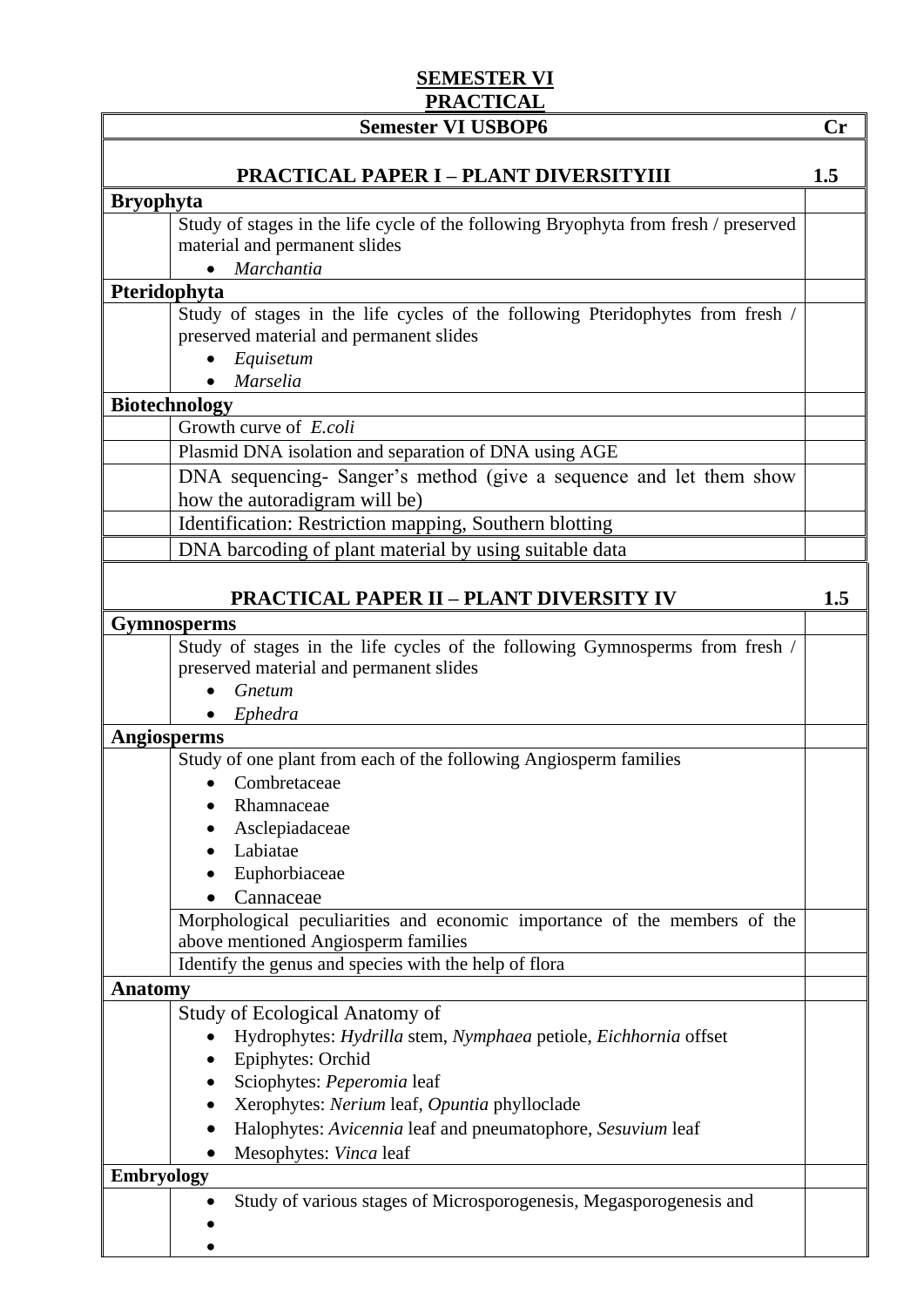|                    | Development with the help<br>of<br>slides<br>Embryo<br>permanent<br>photomicrographs<br>In vivo growth of pollen tube in Portulaca |     |
|--------------------|------------------------------------------------------------------------------------------------------------------------------------|-----|
|                    |                                                                                                                                    |     |
|                    | <b>PRACTICAL - Paper III -FORM AND FUNCTION III</b>                                                                                | 1.5 |
|                    | <b>Plant Physiology and Biochemistry</b>                                                                                           |     |
|                    | Determination of alpha-amino nitrogen                                                                                              |     |
|                    | Estimation of proteins by Lowry's method<br>$\bullet$<br>Determination of NR activity in leaf discs                                |     |
| <b>Genetics</b>    |                                                                                                                                    |     |
|                    | Problems based on three point crosses, construction of chromosome<br>$\bullet$                                                     |     |
|                    | maps                                                                                                                               |     |
|                    | Identification of types of point mutations from given DNA sequences                                                                |     |
|                    | Study of mitosis using pre-treated root tips of Allium                                                                             |     |
|                    | <b>Bioinformatics</b>                                                                                                              |     |
|                    | BLAST: nBLAST, pBLAST<br>$\bullet$                                                                                                 |     |
|                    | Multiple Sequence Alignment                                                                                                        |     |
|                    | Phylogenetic Analysis                                                                                                              |     |
|                    | RASMOL / spdbv<br>$\bullet$                                                                                                        |     |
| <b>Cosmetology</b> |                                                                                                                                    |     |
|                    | Estimation of vitamin C from given herb<br>$\bullet$                                                                               |     |
|                    | Study of SOD activity of the given plant material                                                                                  |     |
|                    | Preparation of the following herbal products                                                                                       |     |
|                    | Face mask                                                                                                                          |     |
|                    | Bath oil                                                                                                                           |     |
|                    | Hair wash powder                                                                                                                   |     |
|                    | <b>PRACTICAL - PAPER IV – CURRENT TRENTS IN PLANT SCIENCES IV</b>                                                                  | 1.5 |
|                    | <b>Ethnobotany/Aesthetic Botany</b>                                                                                                |     |
|                    | Bonsai (Demonstration)                                                                                                             |     |
|                    | Types of floral arrangements                                                                                                       |     |
|                    | Flower rangoli                                                                                                                     |     |
|                    | Ikebana                                                                                                                            |     |
|                    | Bouquet                                                                                                                            |     |
|                    | Garland                                                                                                                            |     |
|                    | Dry flower arrangement                                                                                                             |     |
|                    | <b>Plant Geography</b>                                                                                                             |     |
|                    | Estimation of the following in the given water sample:                                                                             |     |
|                    | Sulphate                                                                                                                           |     |
|                    | Phosphate                                                                                                                          |     |
|                    | Copper                                                                                                                             |     |
|                    | Lead                                                                                                                               |     |
|                    | Calculation of $LD_{50}$ of Phenol / $CuSO_4$ or any heavy metal                                                                   |     |
|                    | <b>Forest Products</b>                                                                                                             |     |
|                    | Timber<br>$\bullet$                                                                                                                |     |
|                    | Paper                                                                                                                              |     |
|                    | Fibre                                                                                                                              |     |
|                    | Fodder yielding plants                                                                                                             |     |
|                    |                                                                                                                                    |     |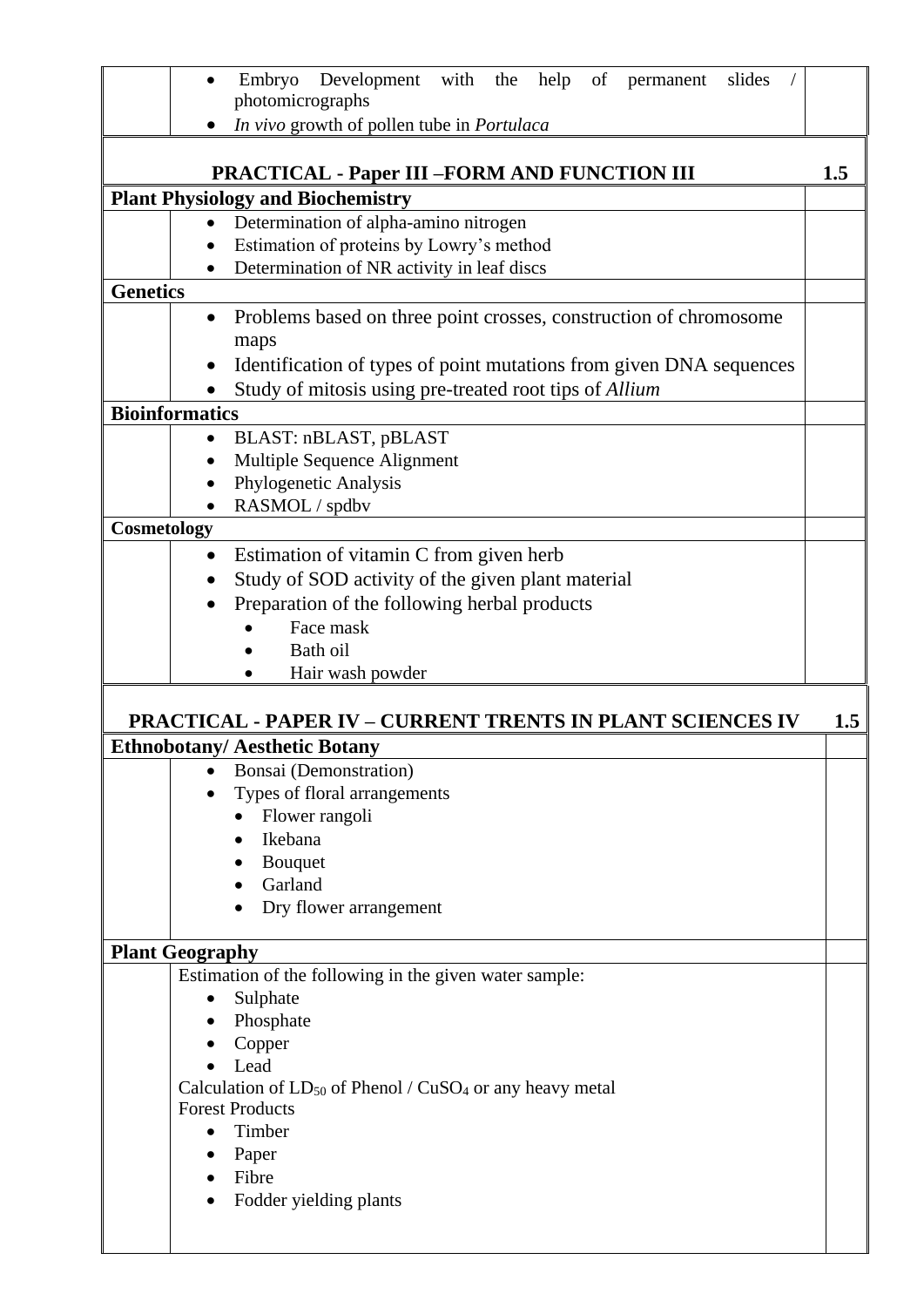| <b>Economic Botany</b>                                                 |  |
|------------------------------------------------------------------------|--|
| Demonstration : Extraction of essential oil using Clevenger            |  |
| Thin layer chromatography of essential oil of patchouli and Citronella |  |
| Saponification value of palm oil<br>٠                                  |  |
|                                                                        |  |
| <b>Post-Harvest Technology</b>                                         |  |
| Preparation of                                                         |  |
| Squash                                                                 |  |
| Jam                                                                    |  |
| Jelly                                                                  |  |
| Pickle                                                                 |  |
|                                                                        |  |
|                                                                        |  |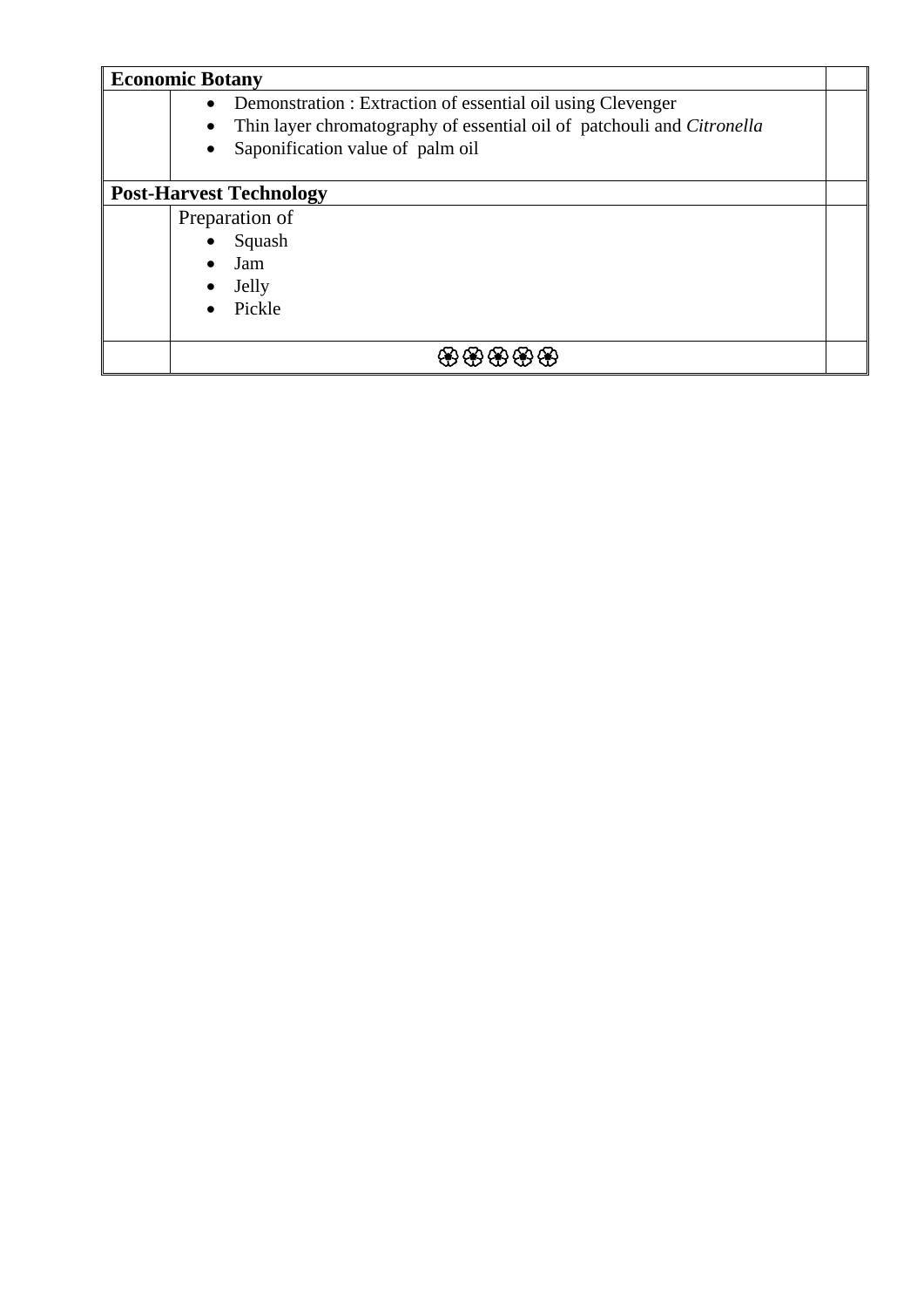### **Scheme of Examinations:**

### **Students offering Double major will study Paper II and III.**

### **Theory Course:**

| 25 marks |
|----------|
| 20 marks |
| 05 marks |
| 75 Marks |
|          |

### **Practical Course:** 50 marks external.

### **Note:**

- 1. A minimum of four field excursions(with at least one beyond the limits of Mumbai) for habitat studies are compulsory. Field work of not less than eight hours duration is equivalent to one period per week for a batch of fifteen students.
- 2. A candidate will be allowed to appear for the practical examinations only if he/she submits a certified journal of TYBSc Botany and the Field Report or a certificate from the Head of the Department/Institute to the effect that the candidate has completed the practical course of TYBSc Botany as per the minimum requirements. In case of loss of journal a candidate must produce a certificate from the Head of the Department/ Institute that the practical for the academic year were completed by the student. However such a candidate will be allowed to appear for the practical examination but the marks allotted for the journal will not be granted.